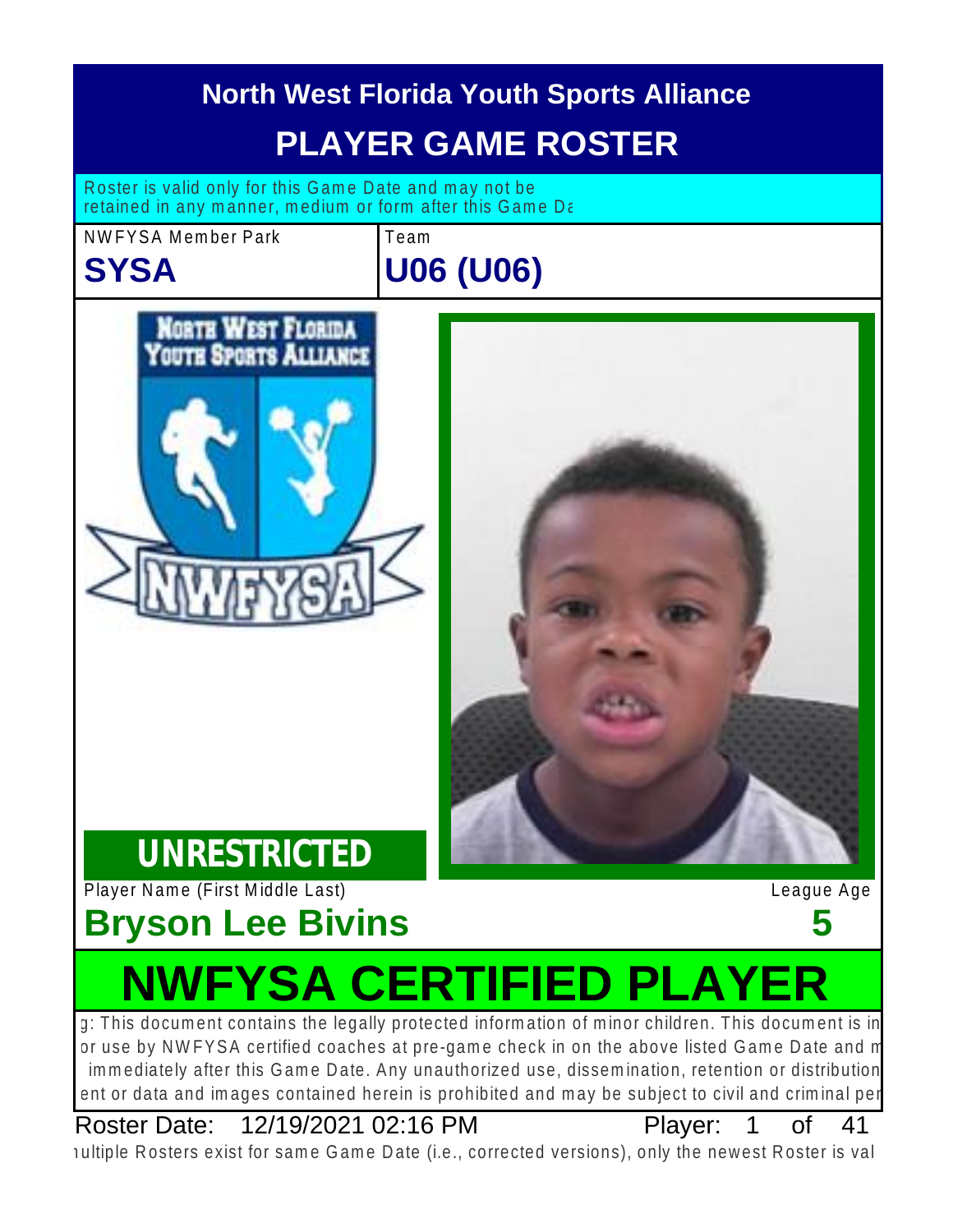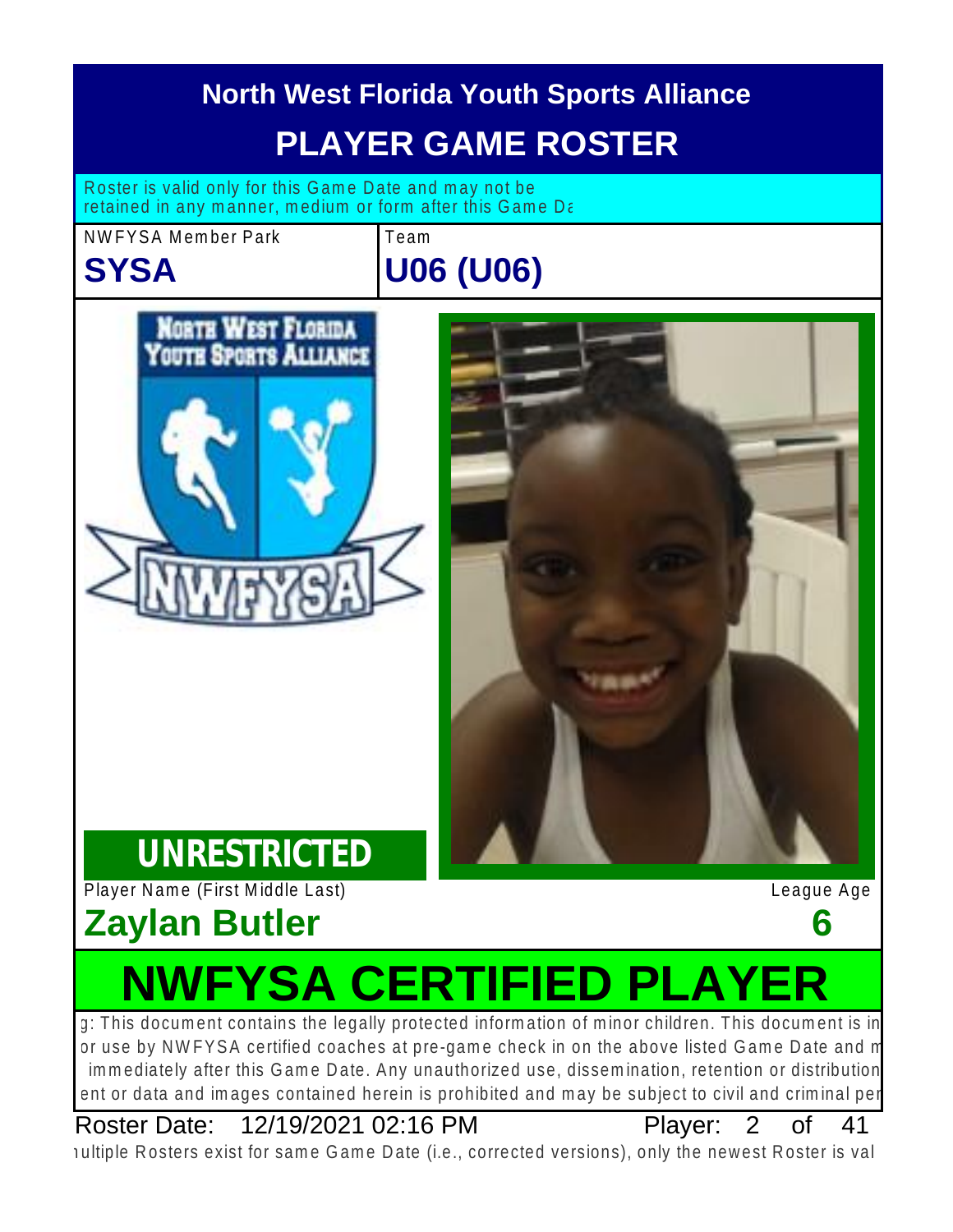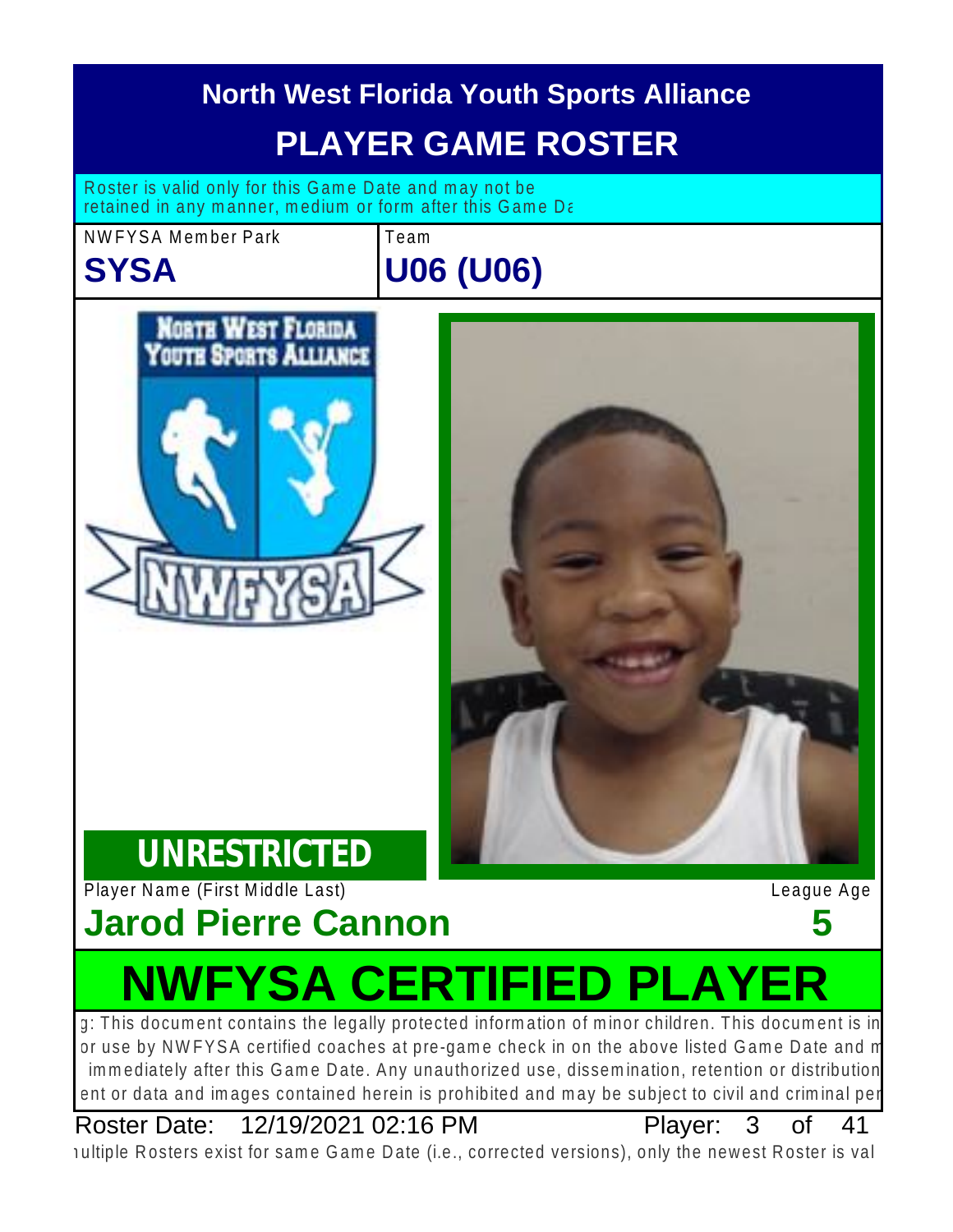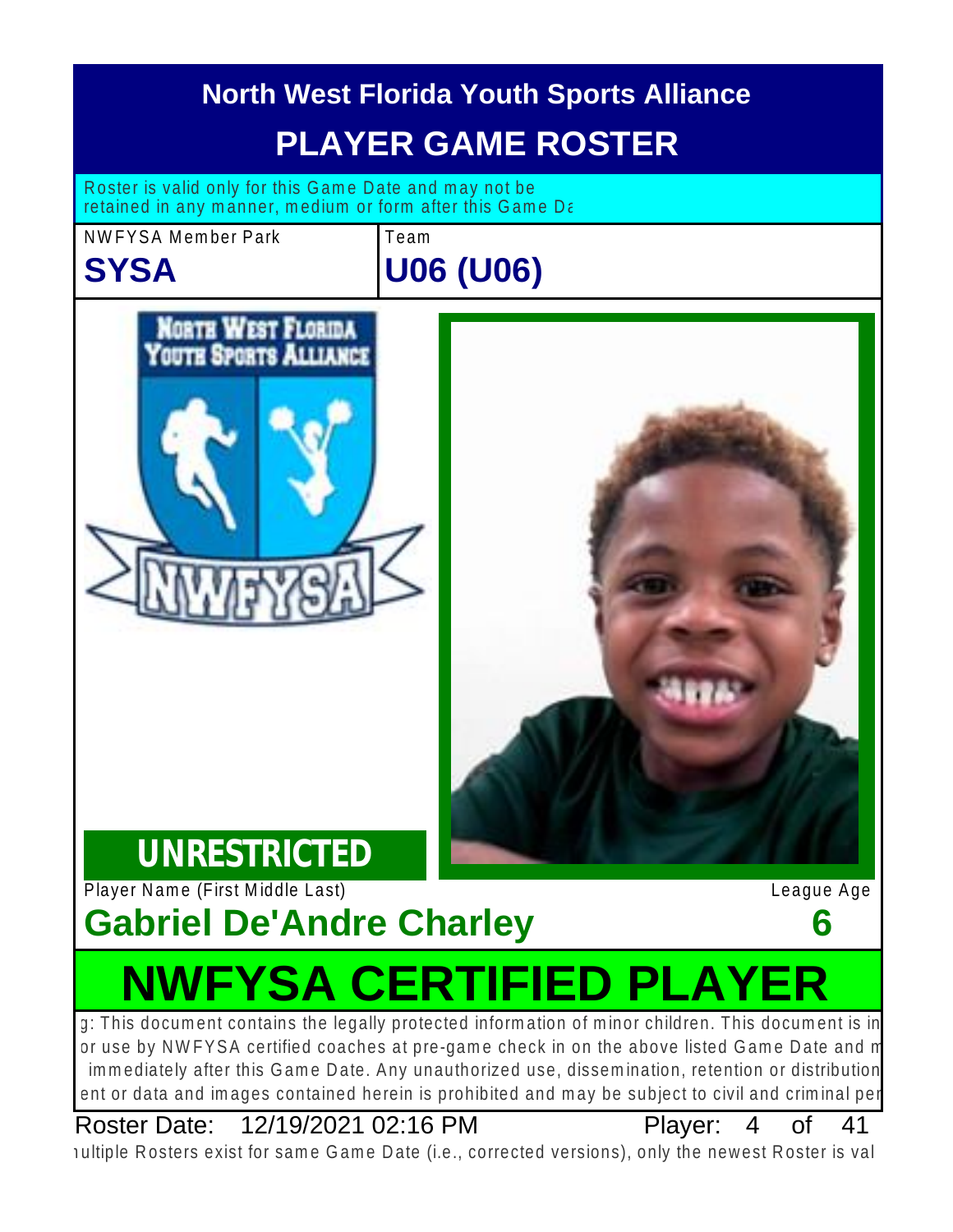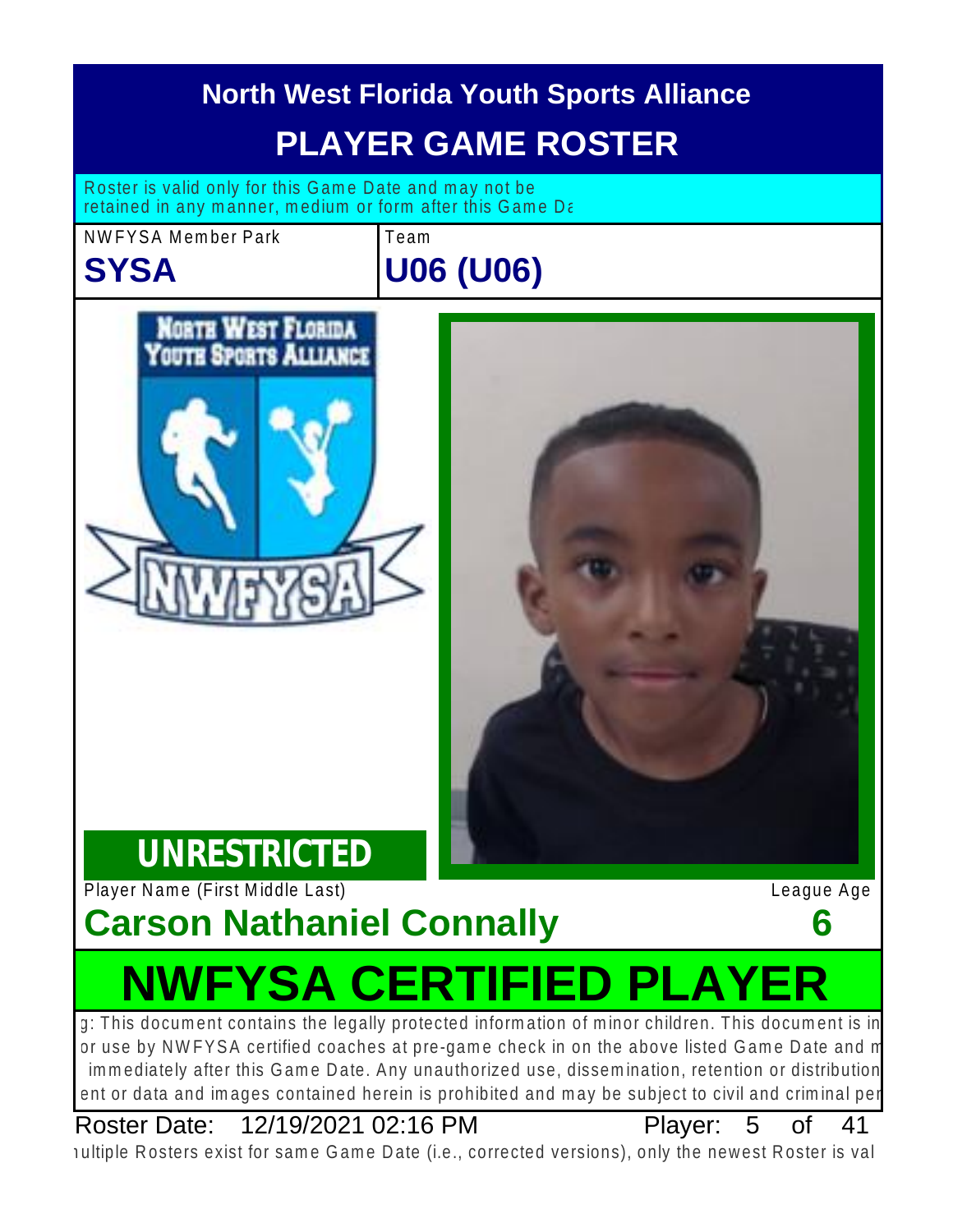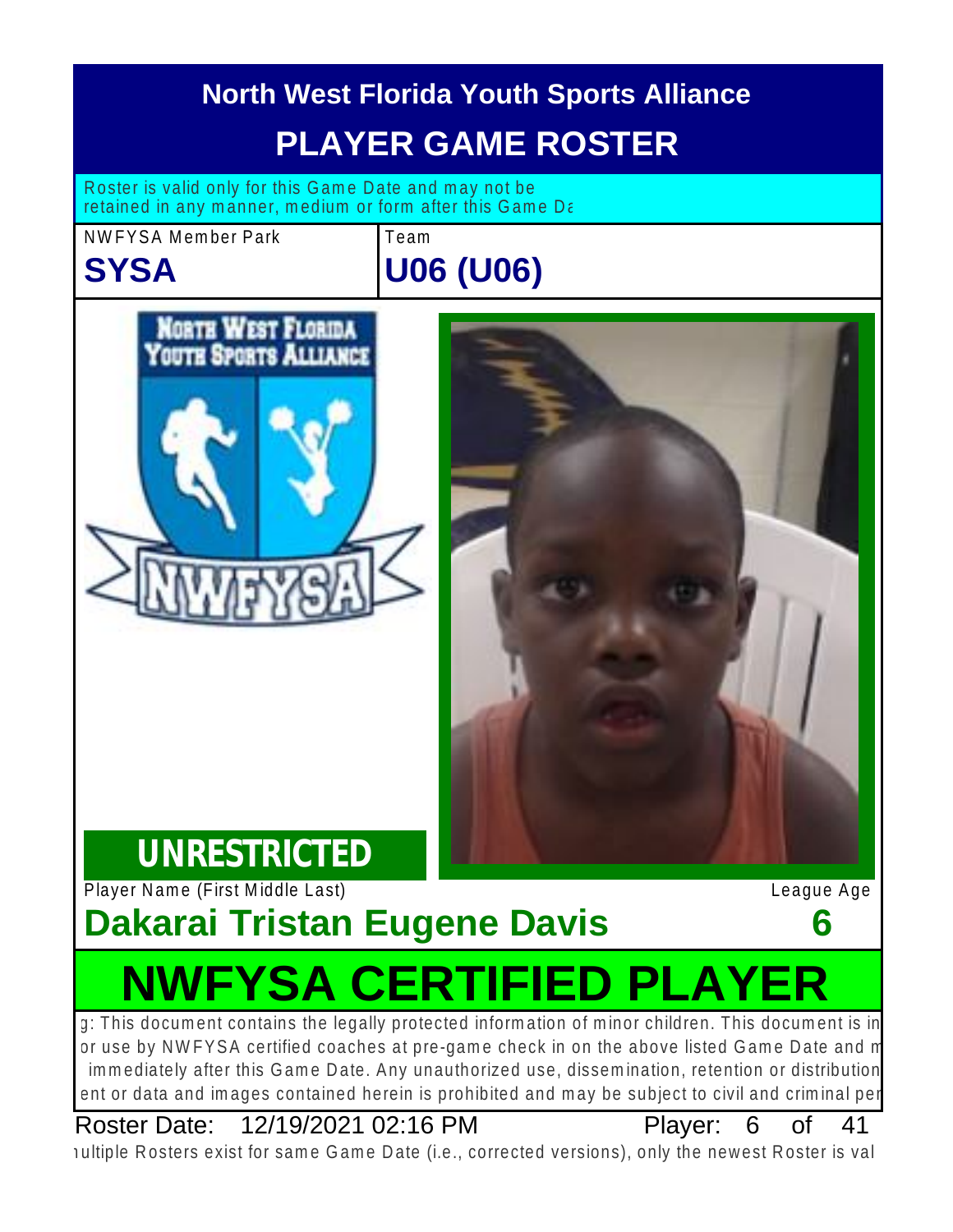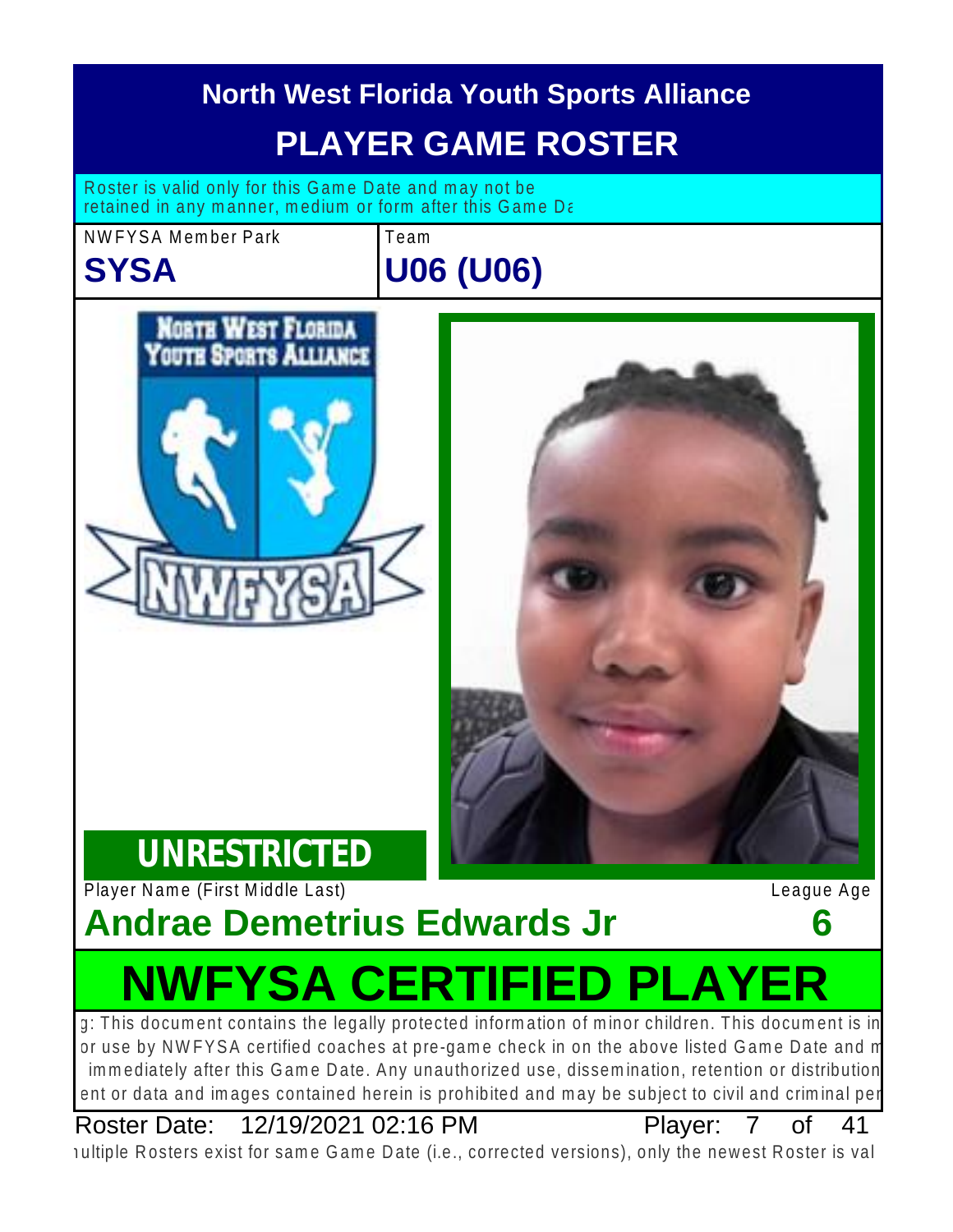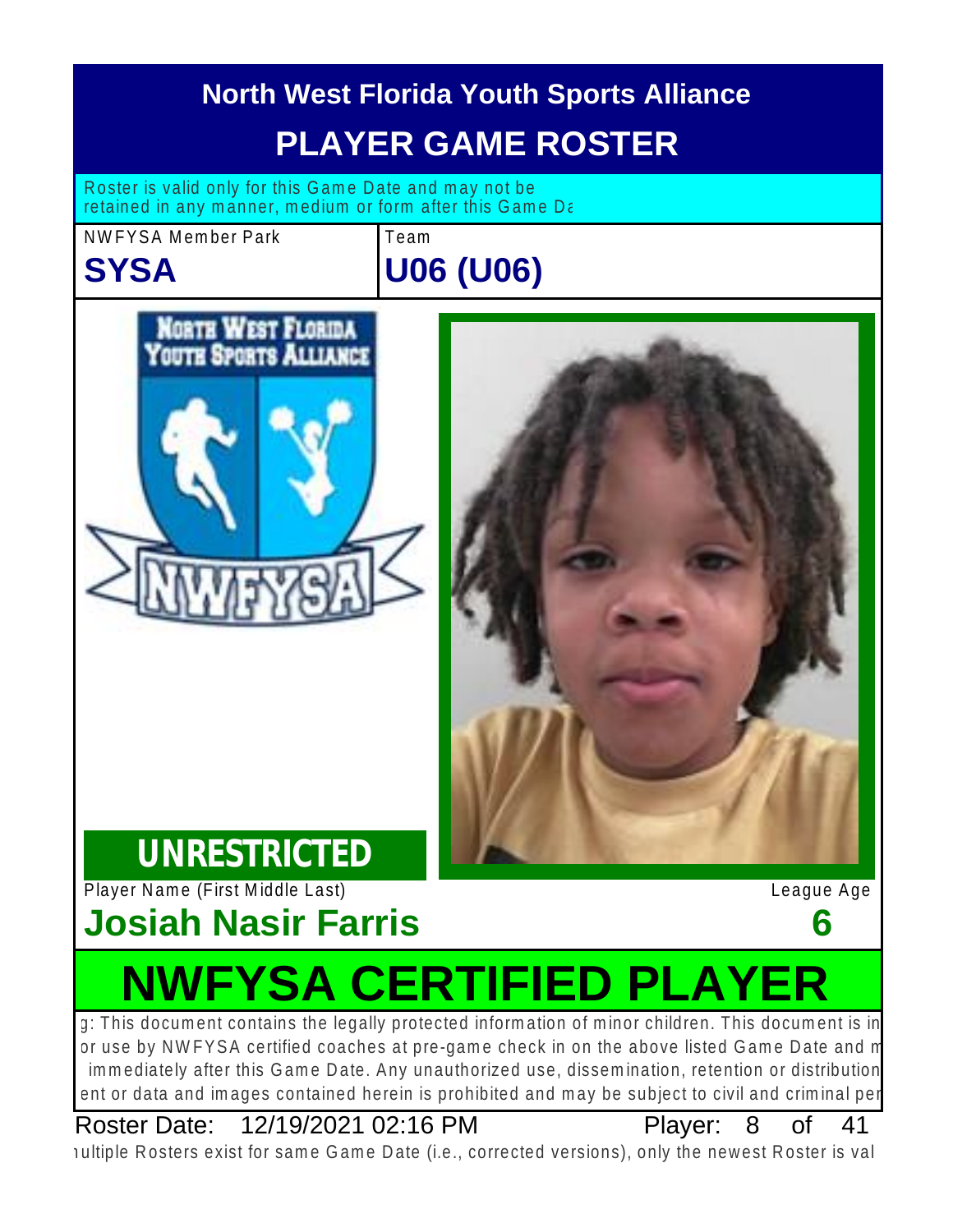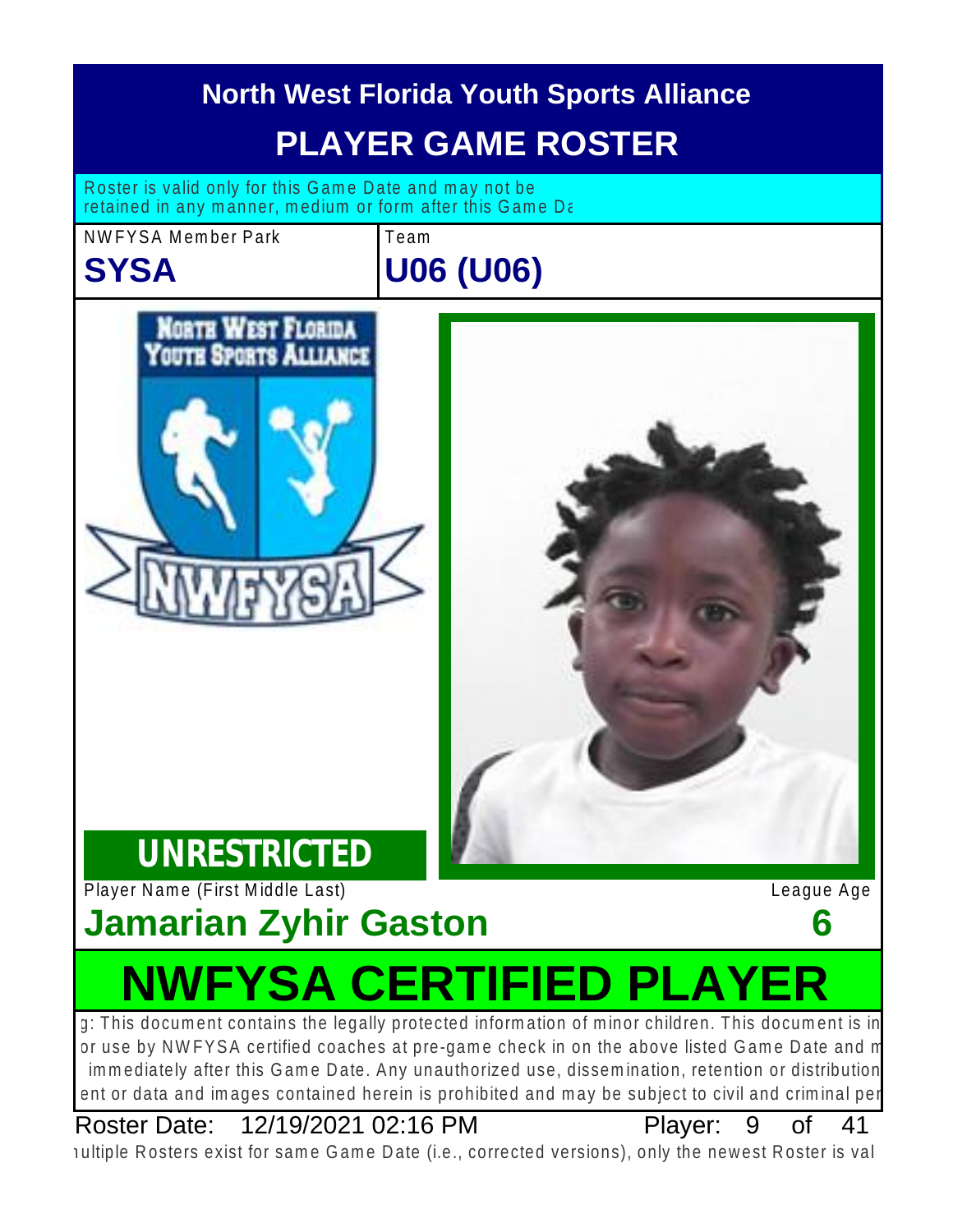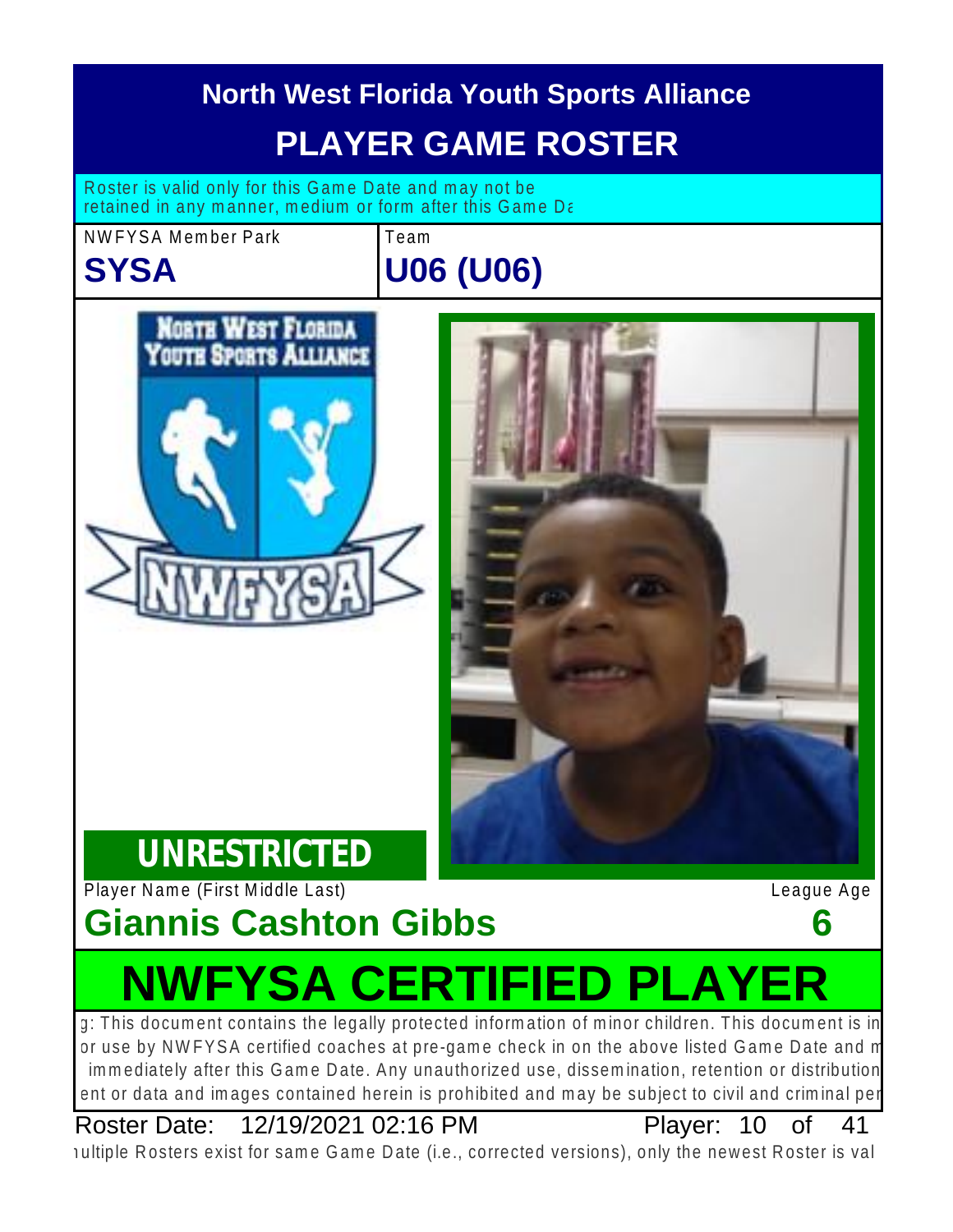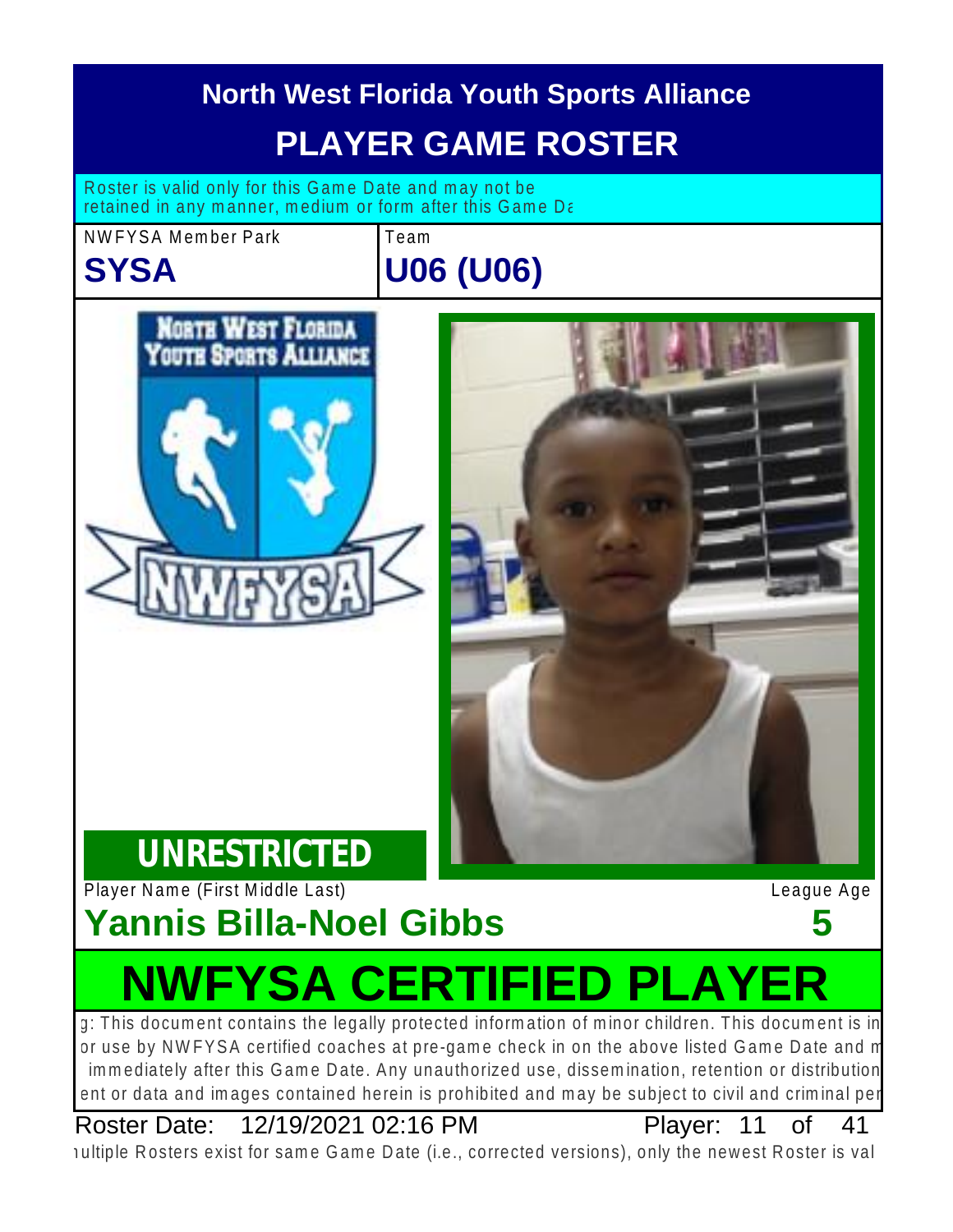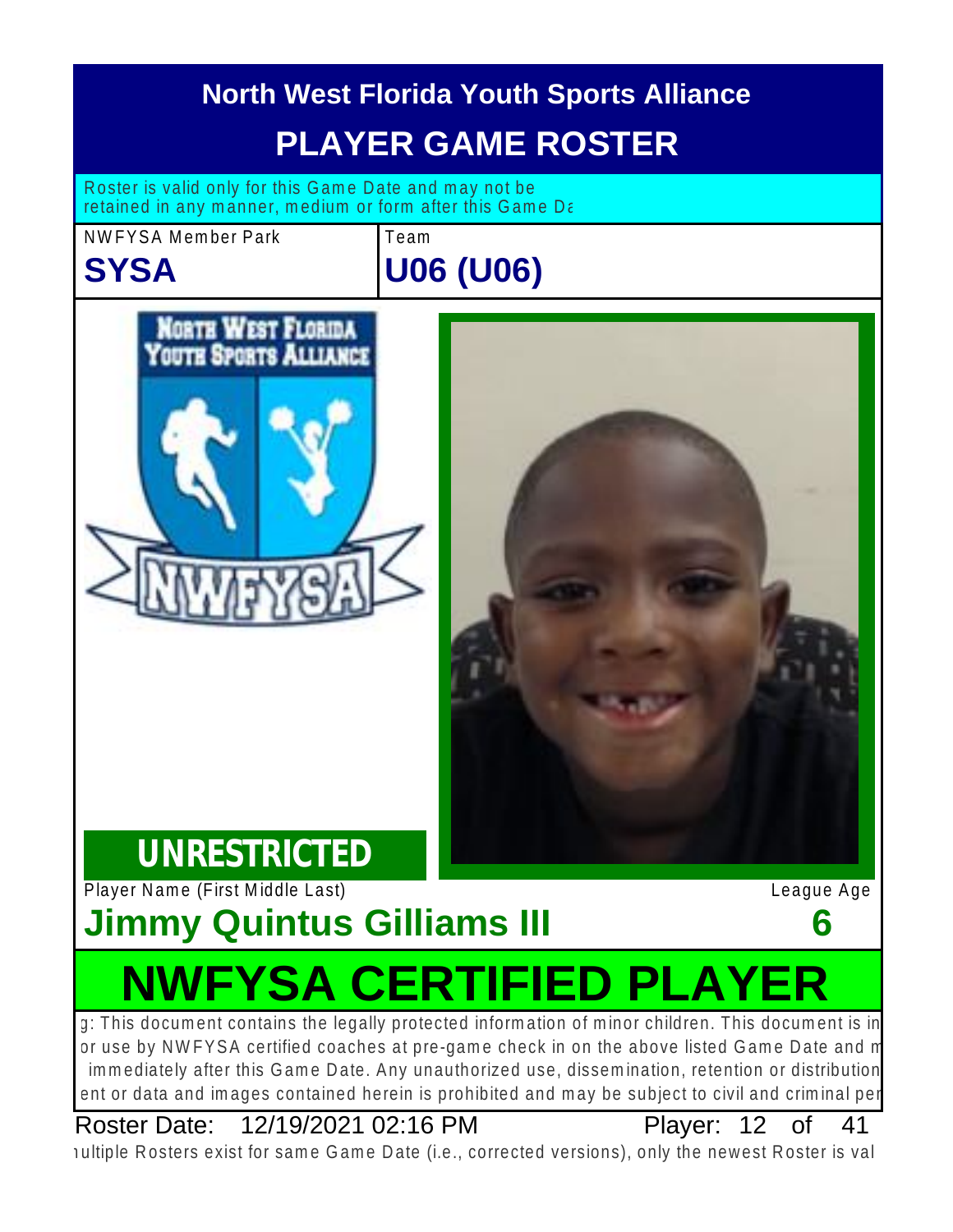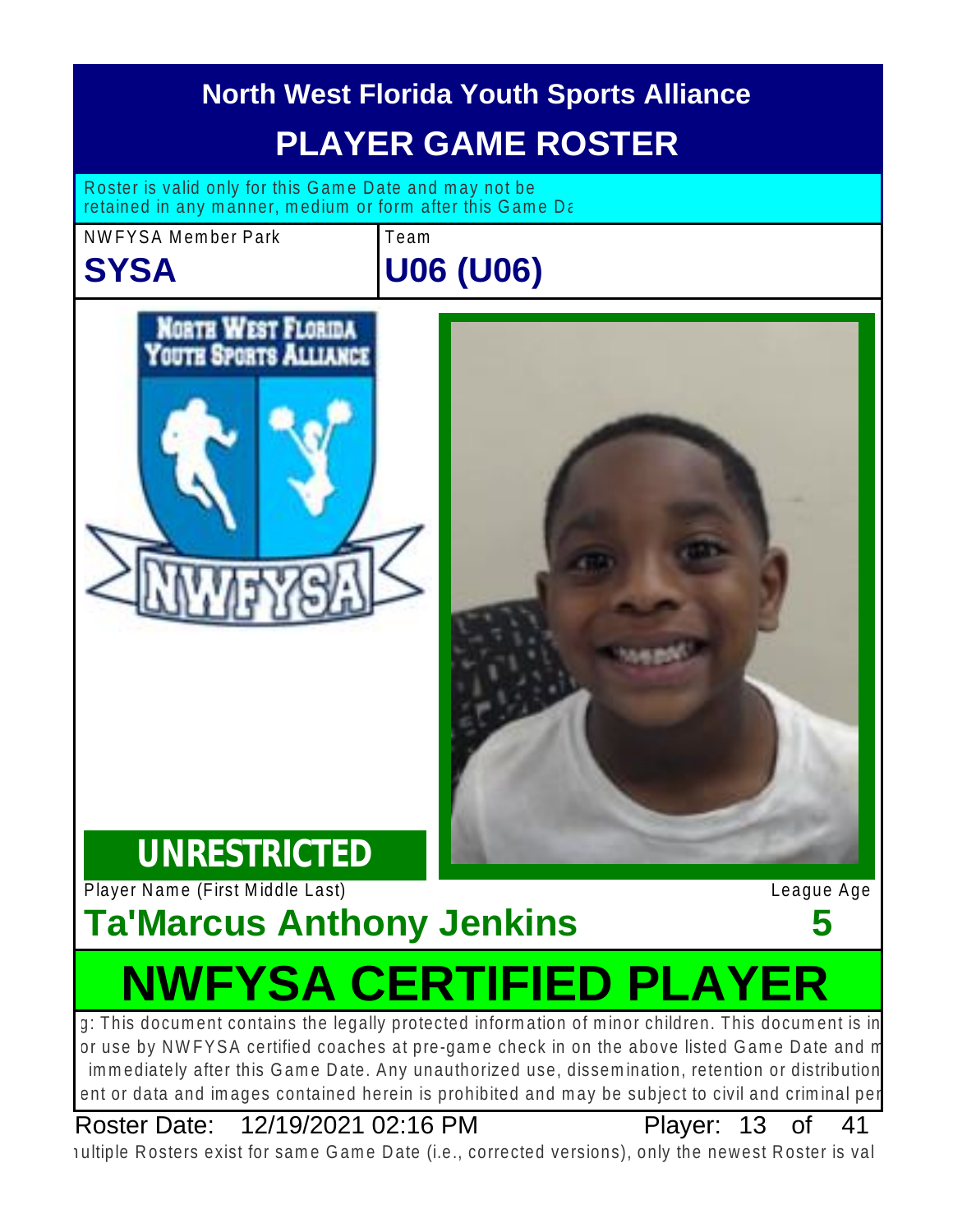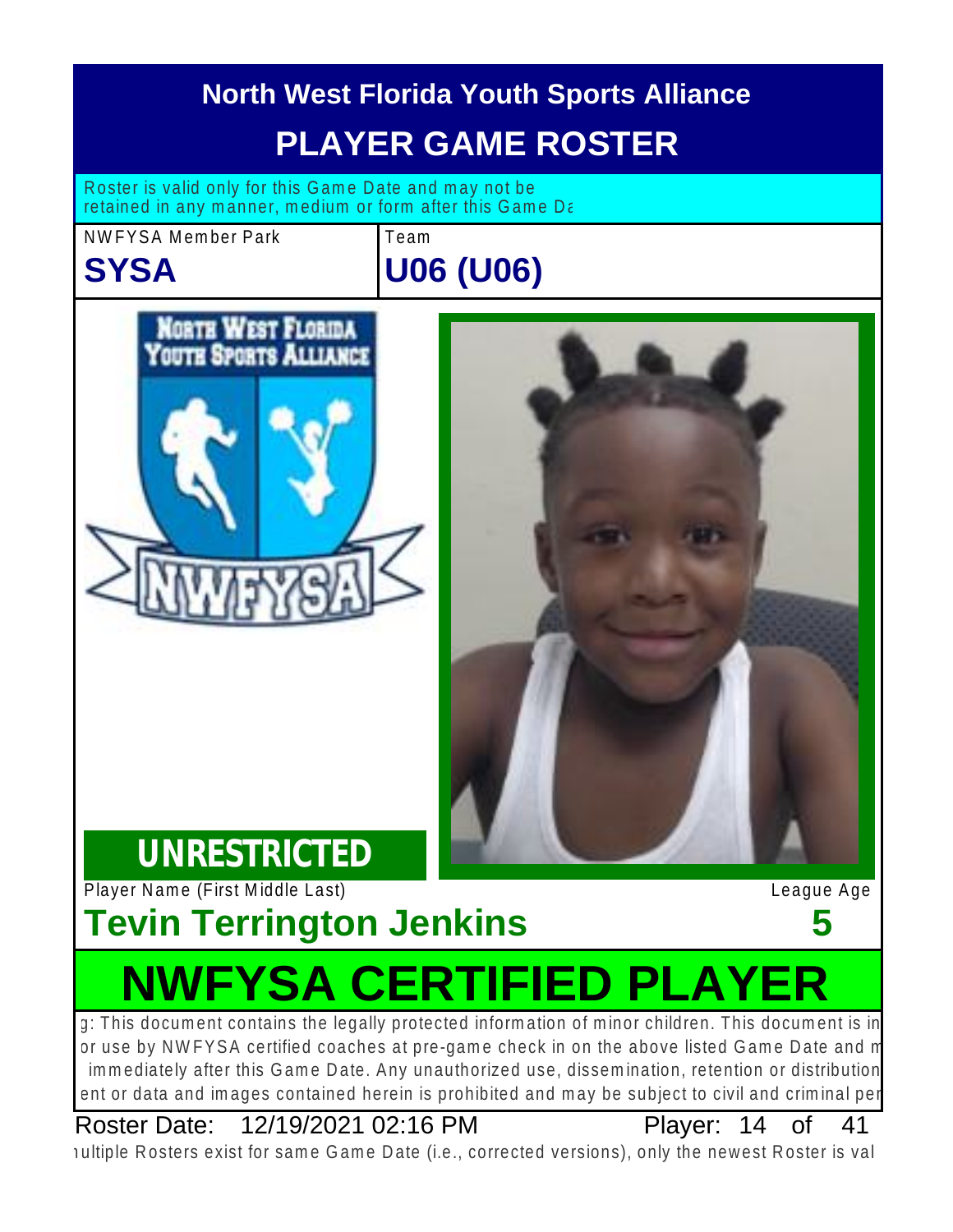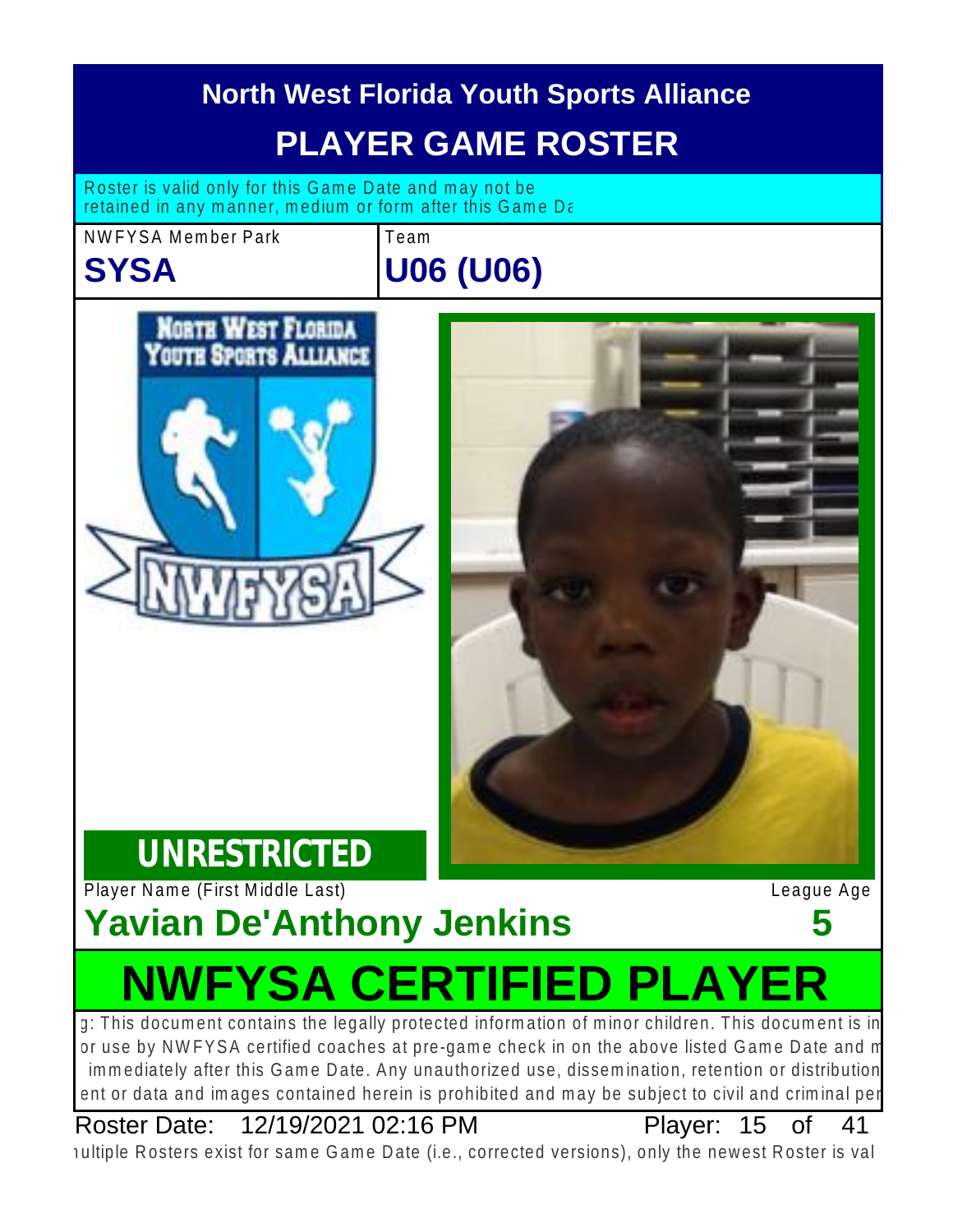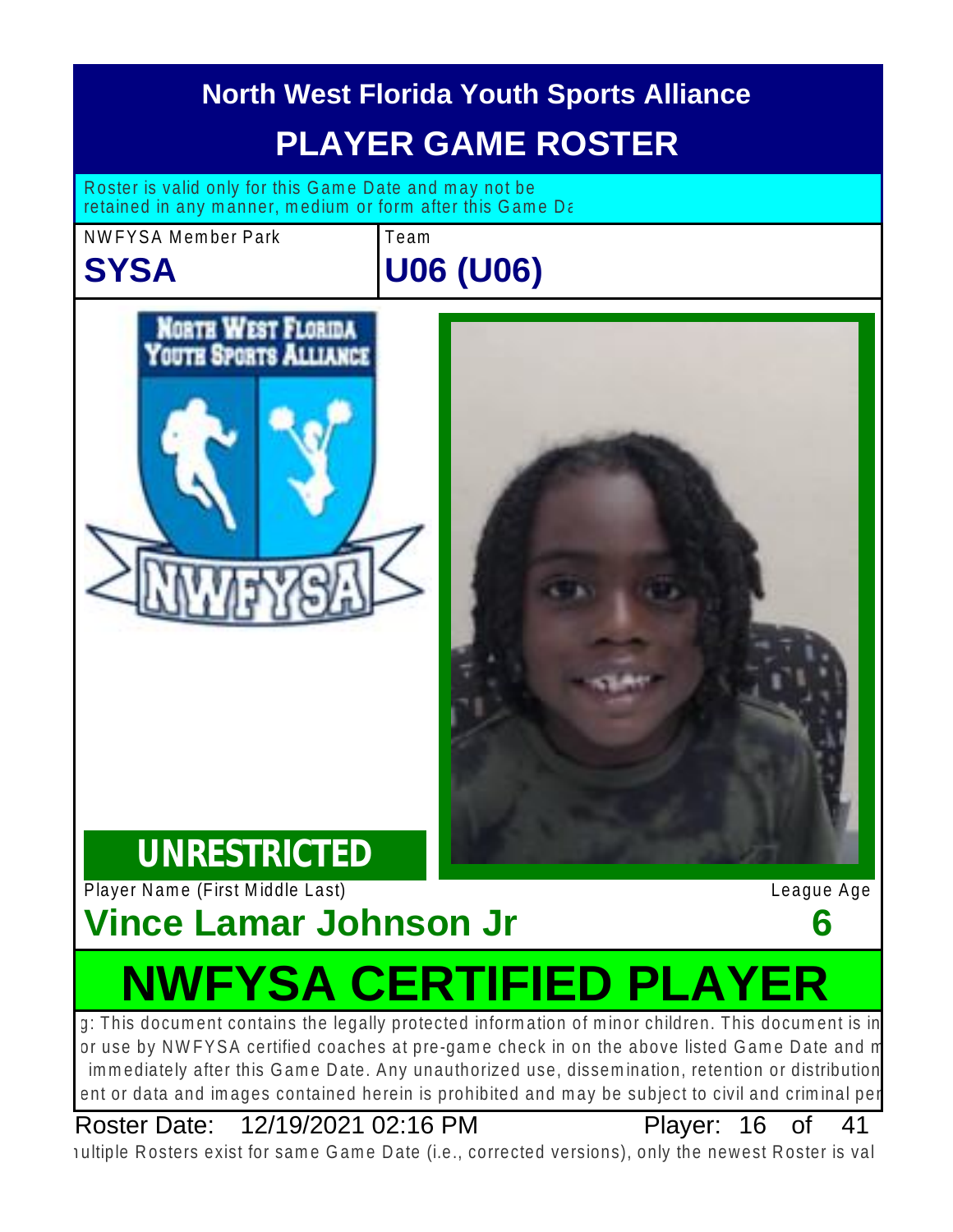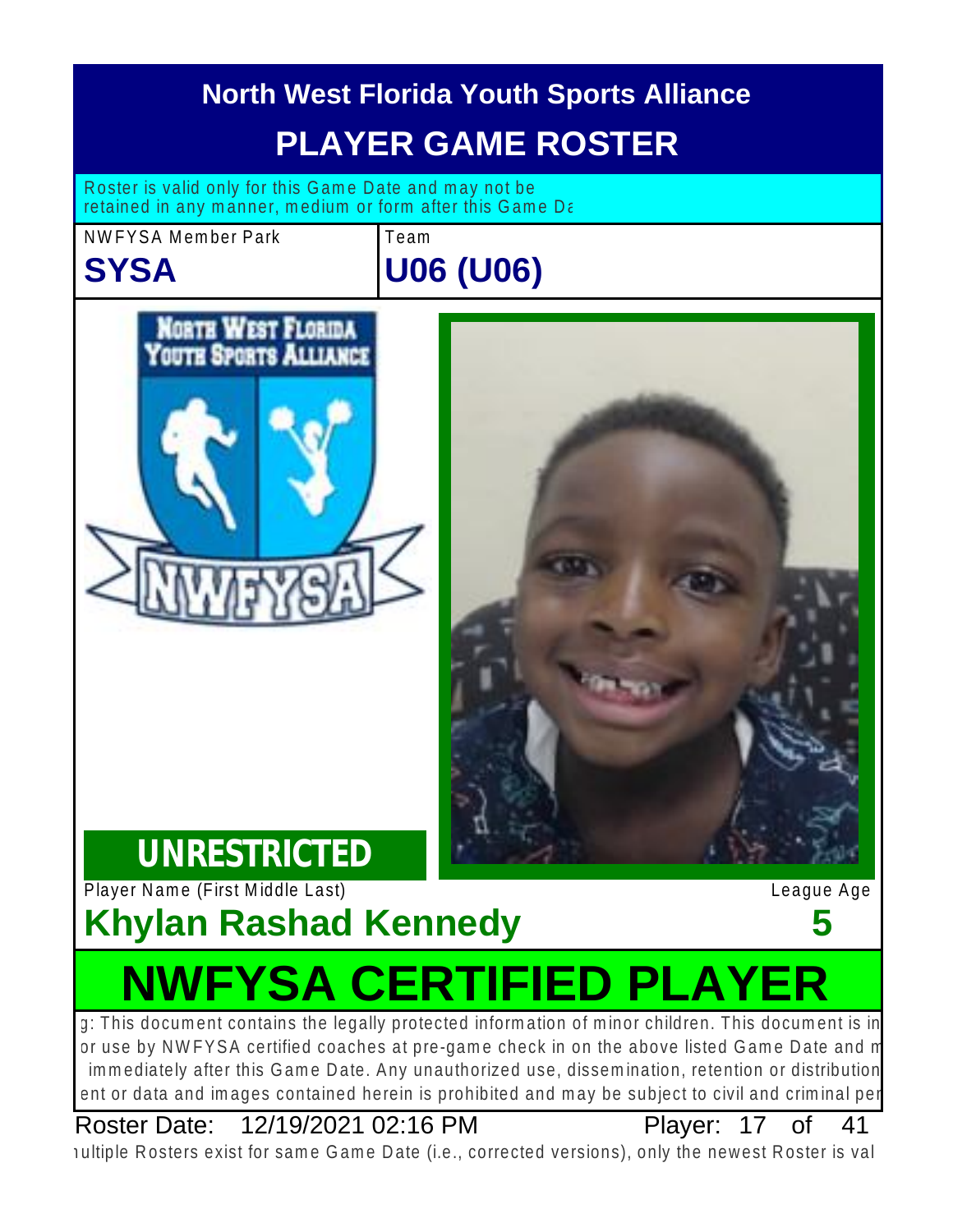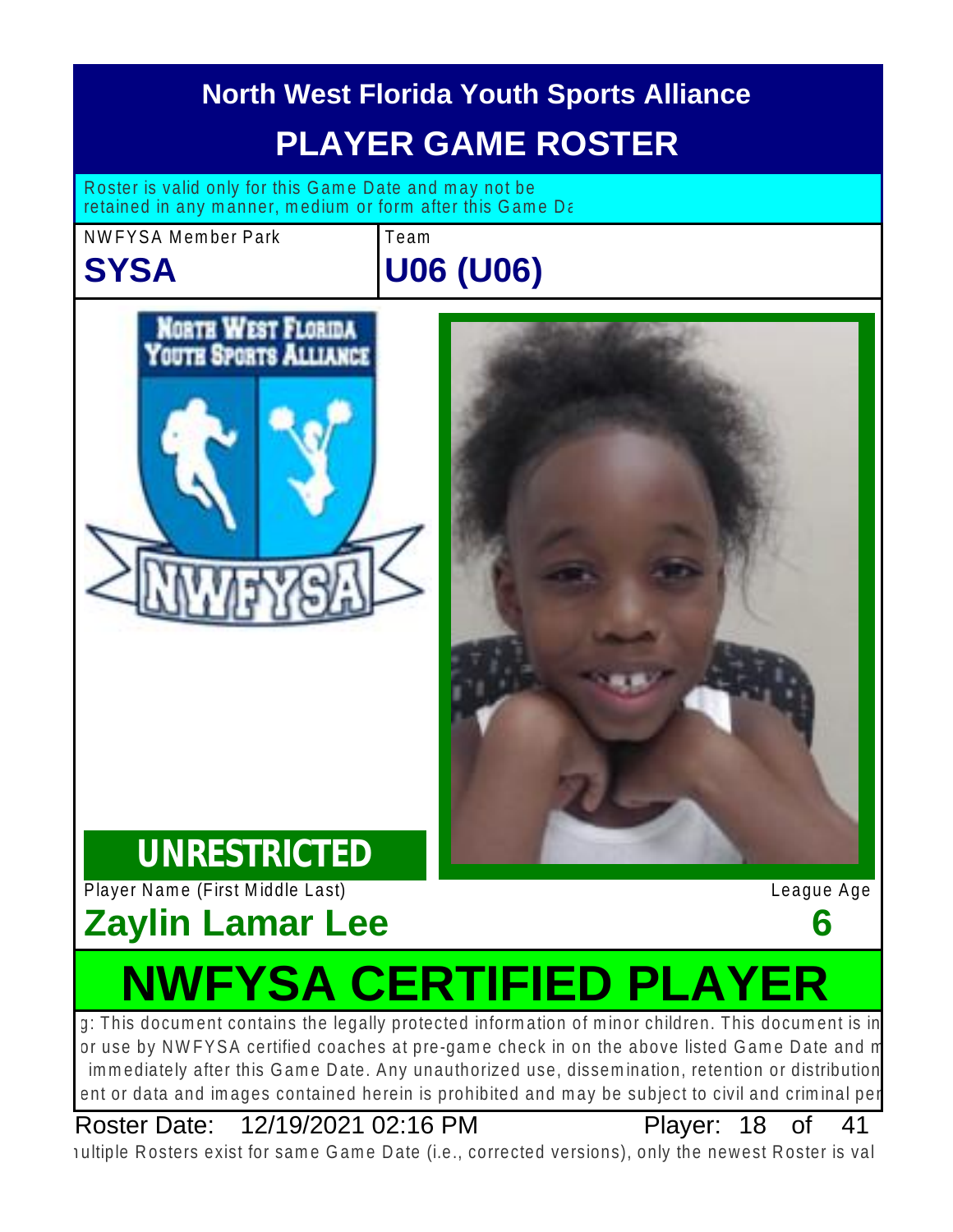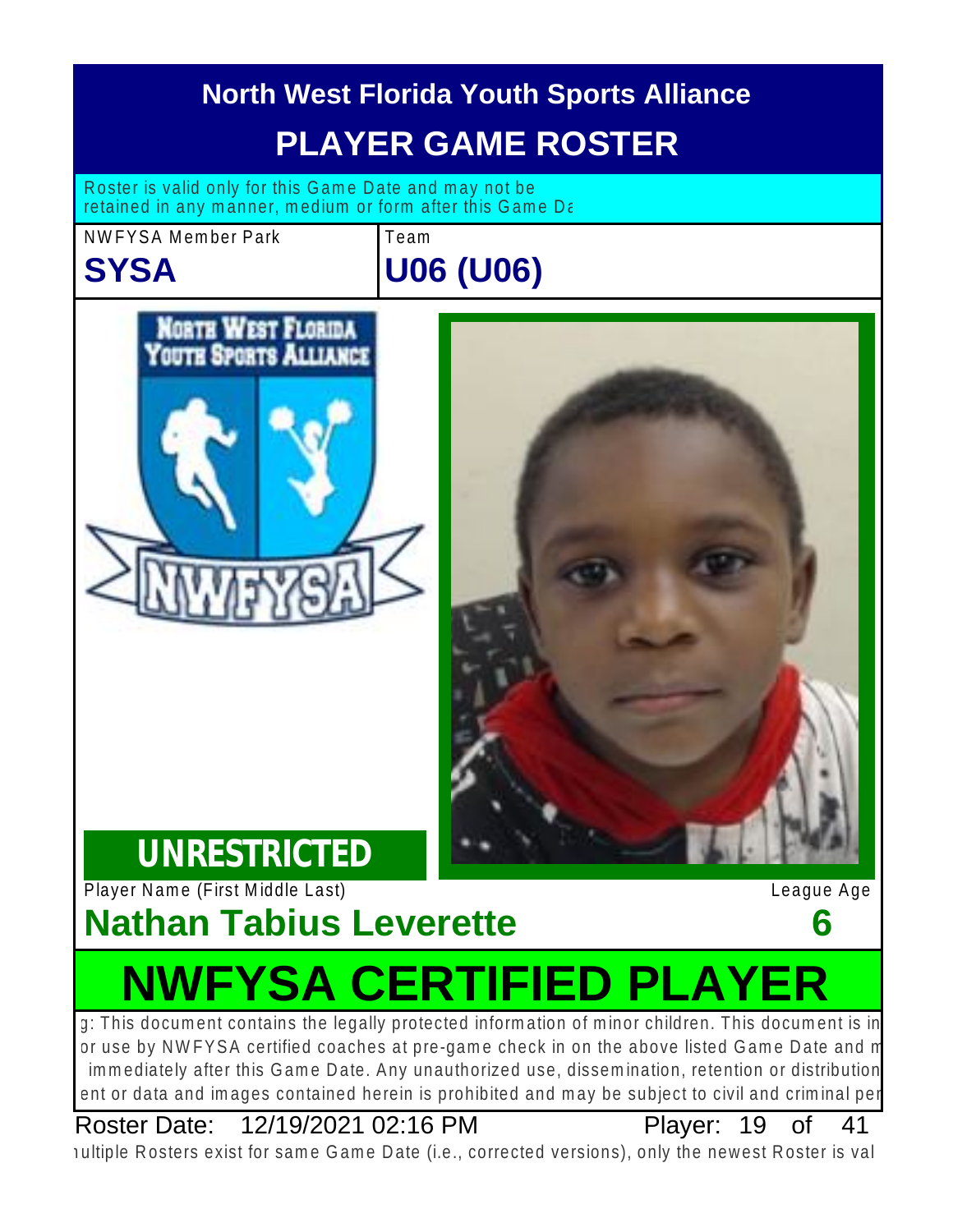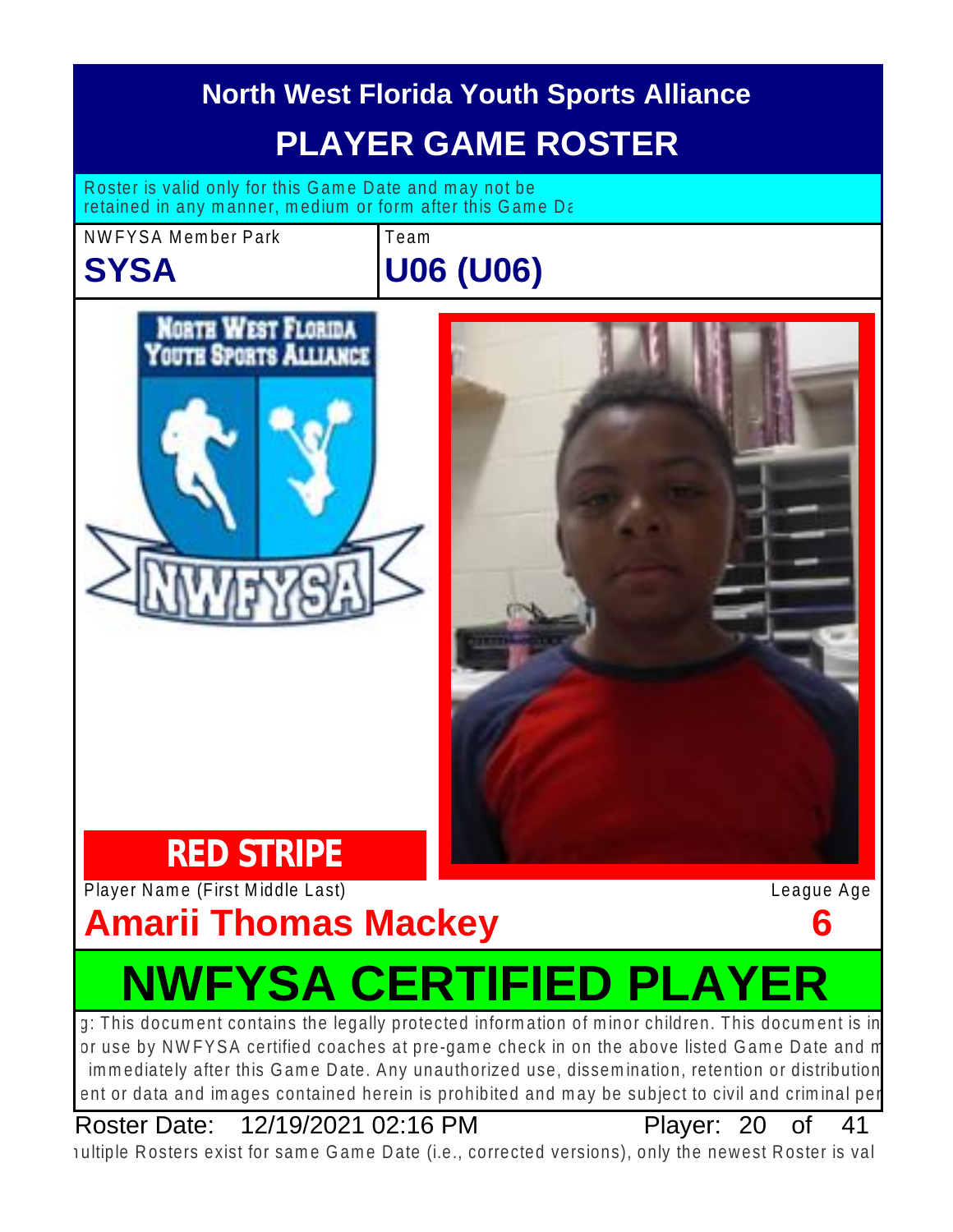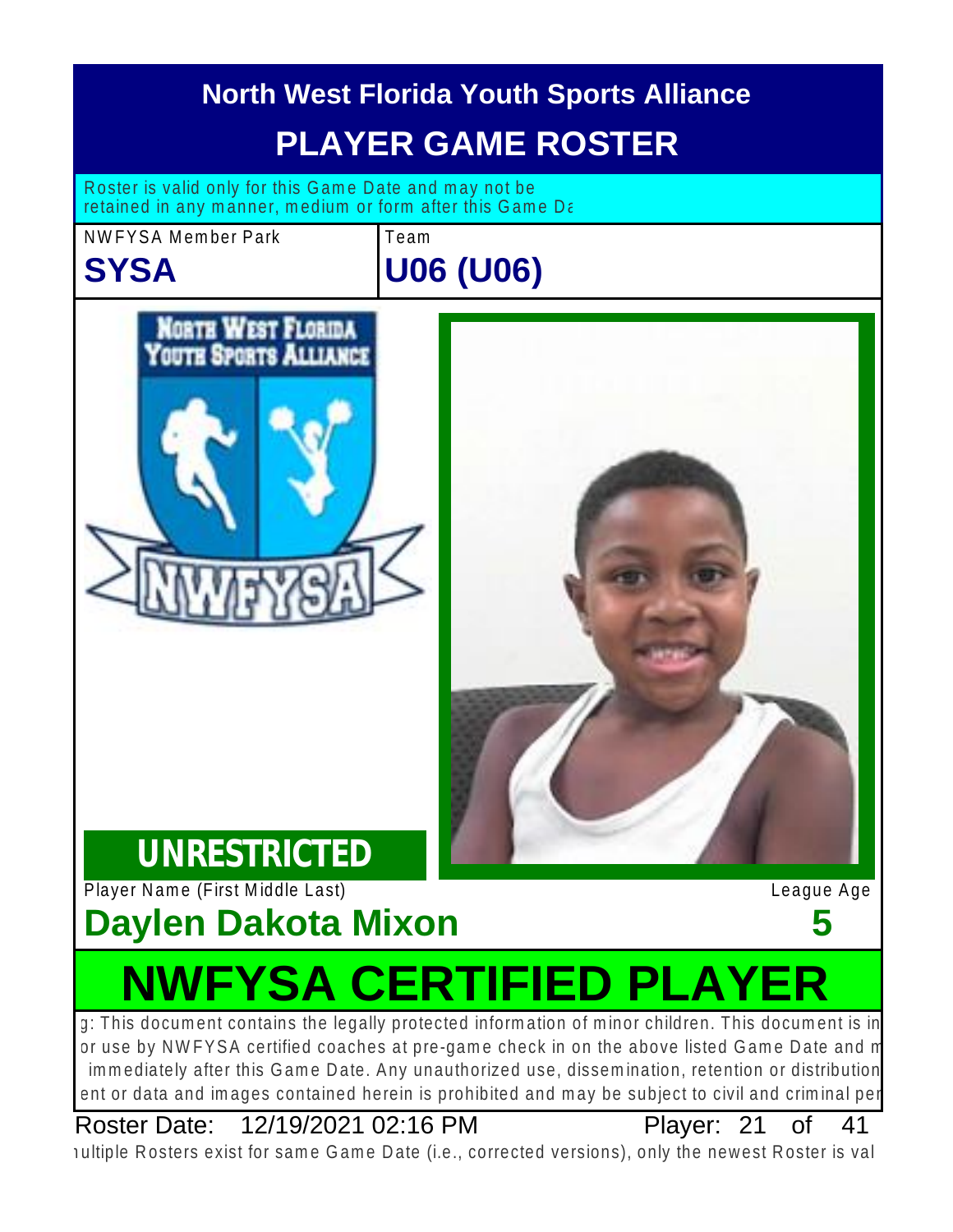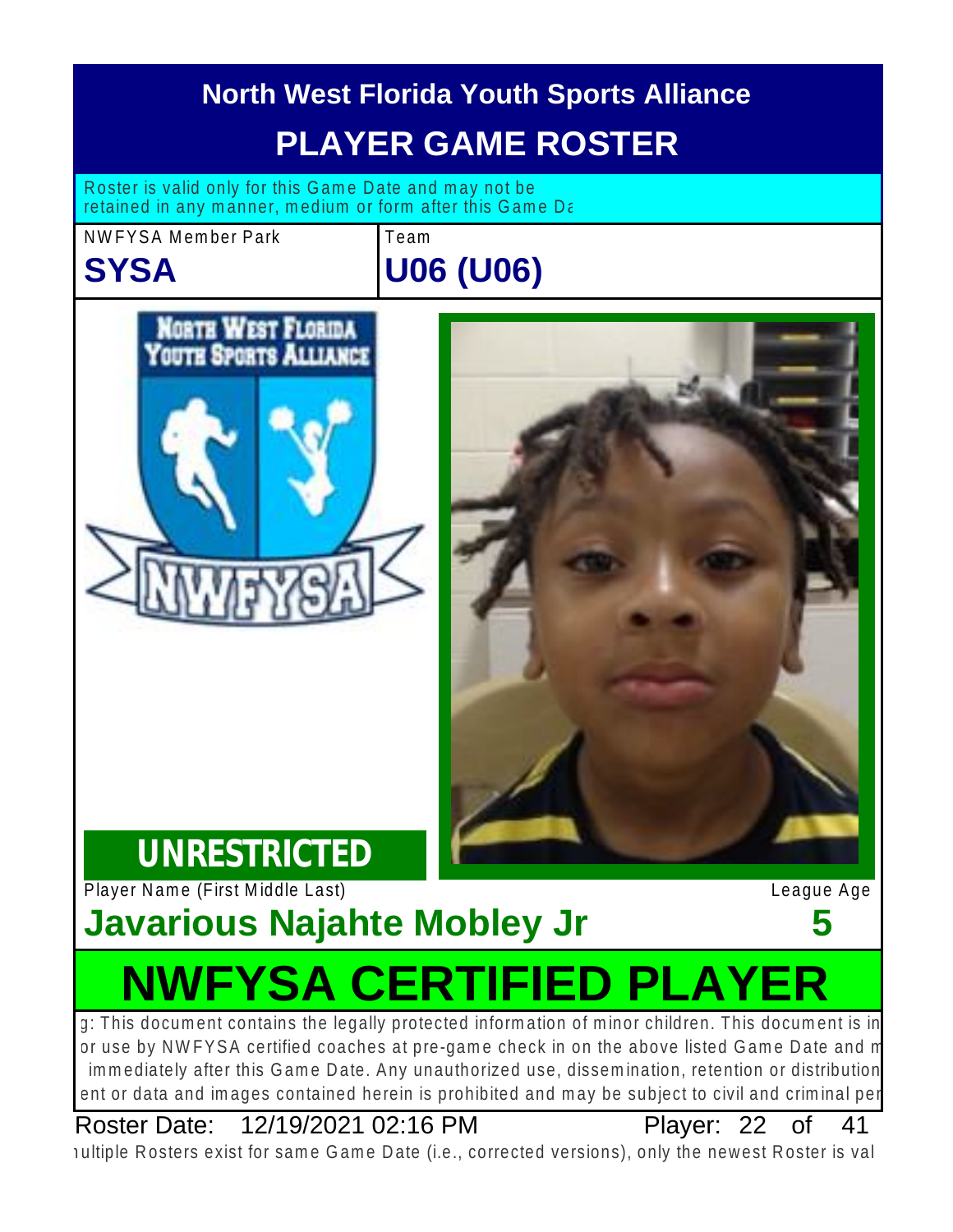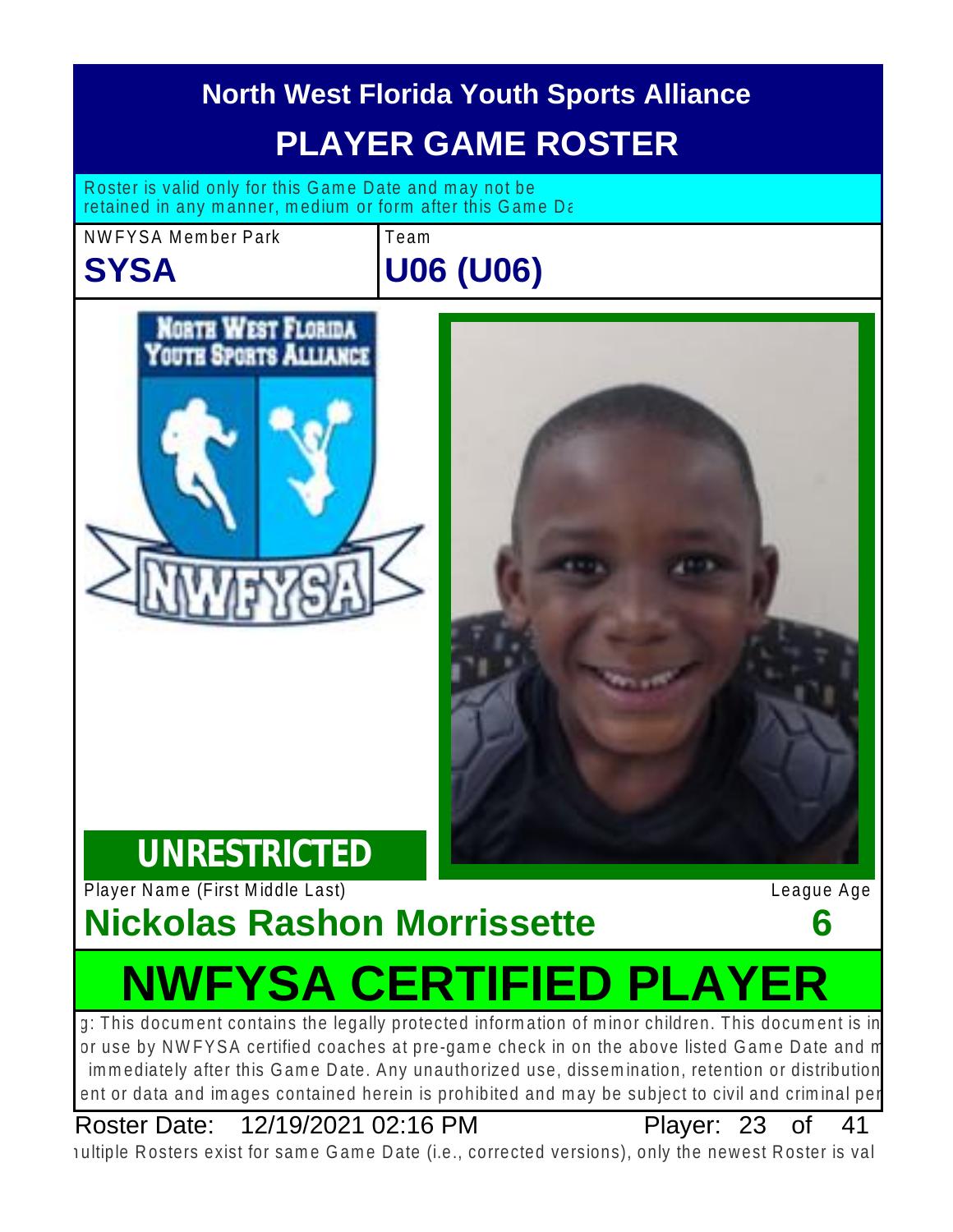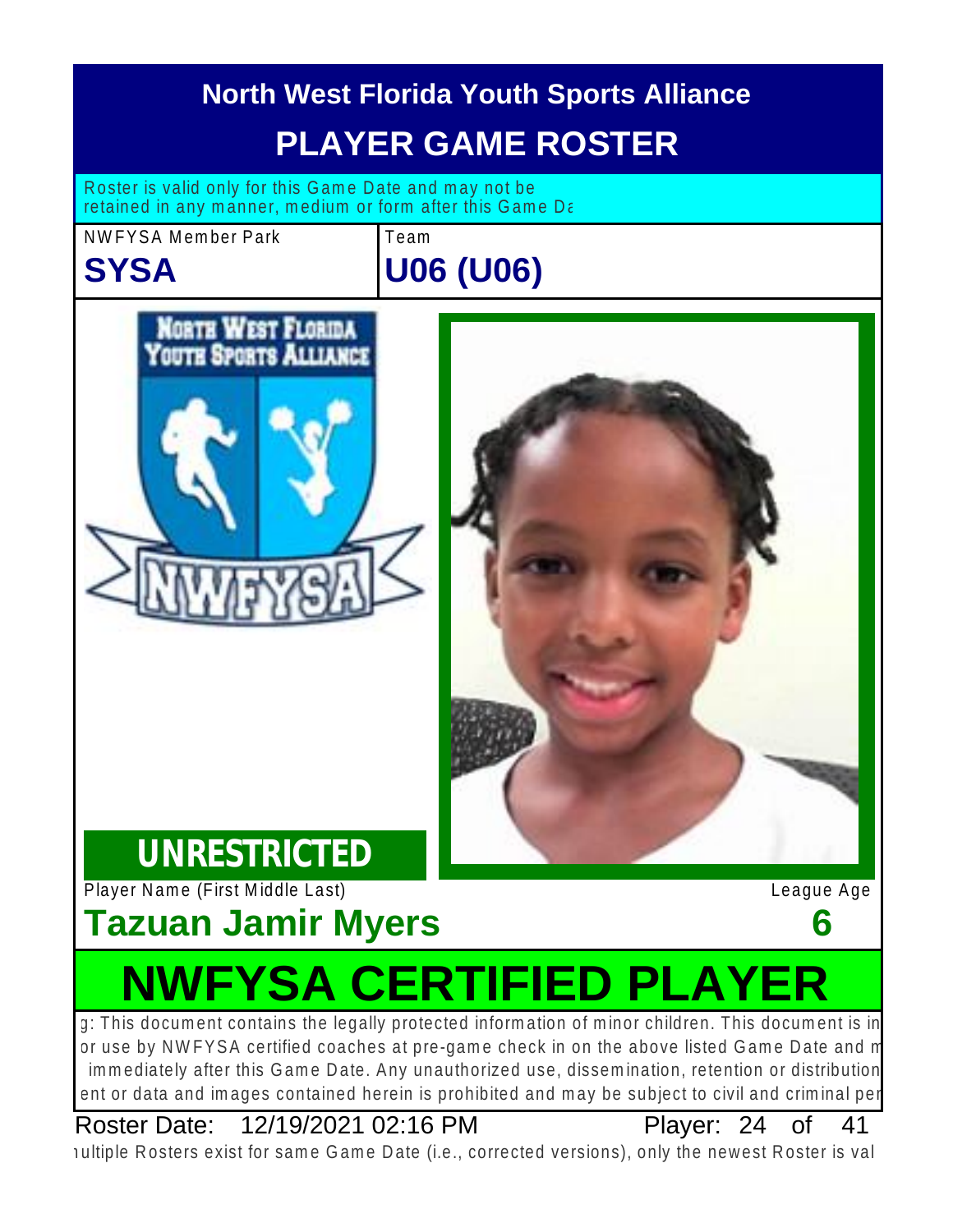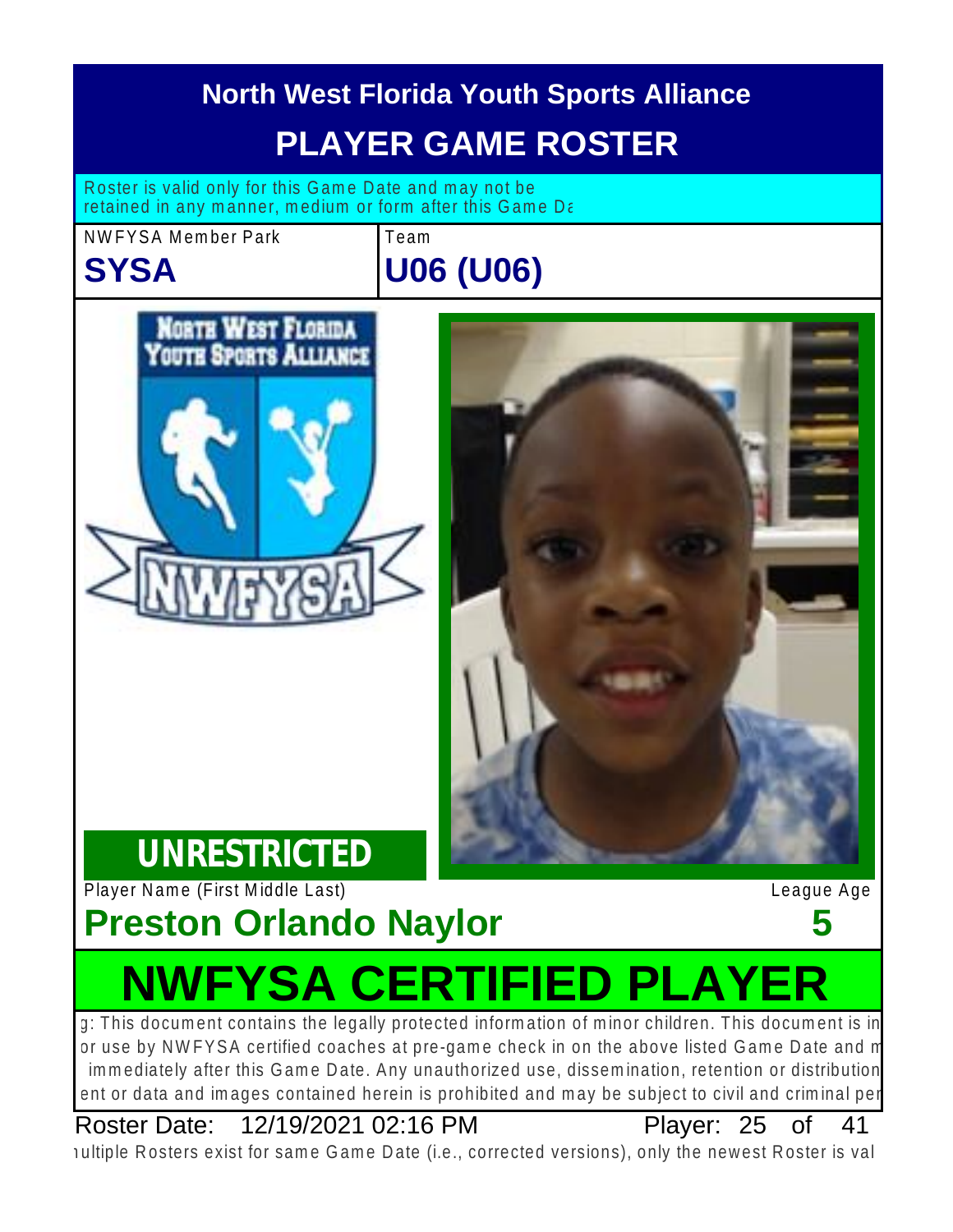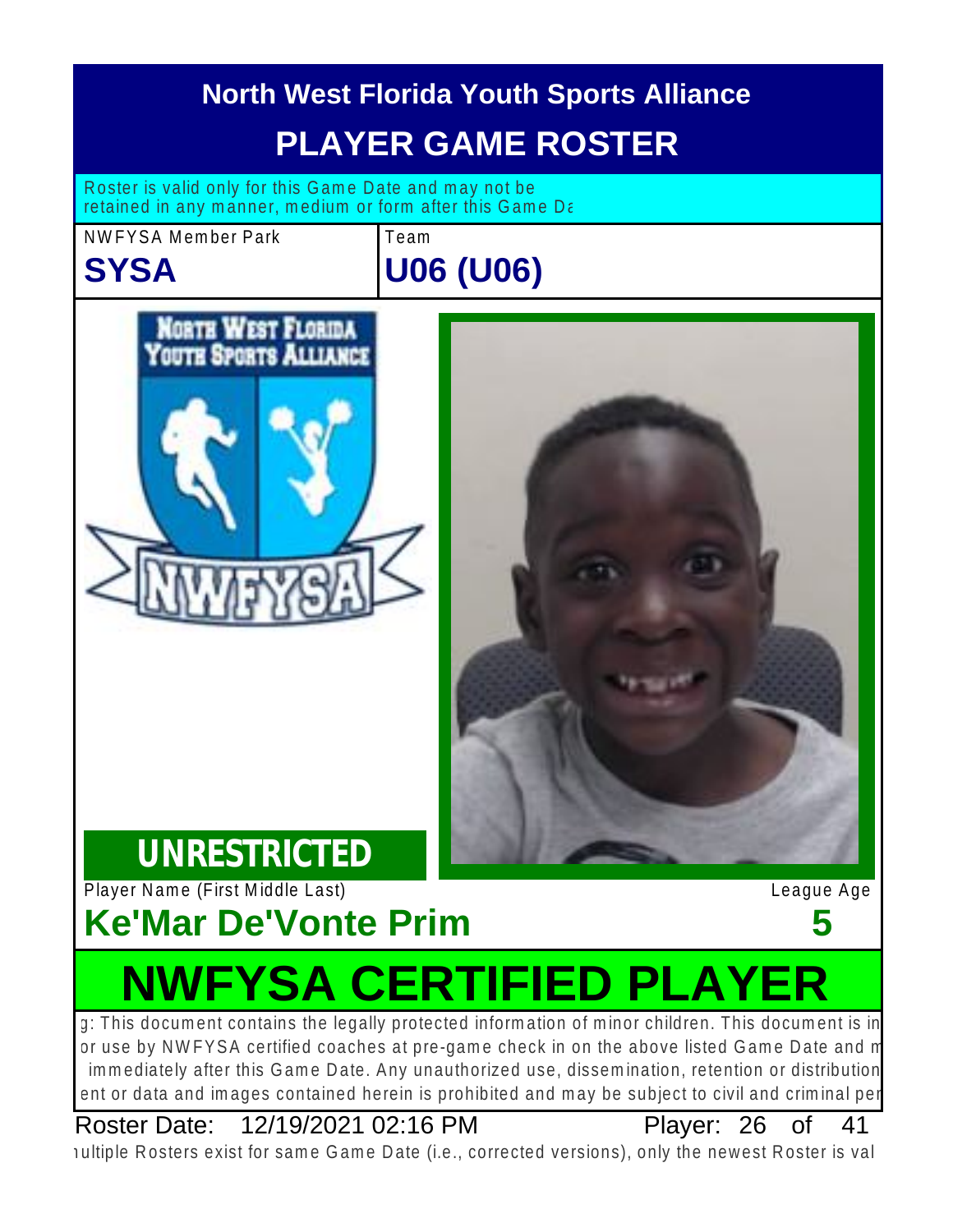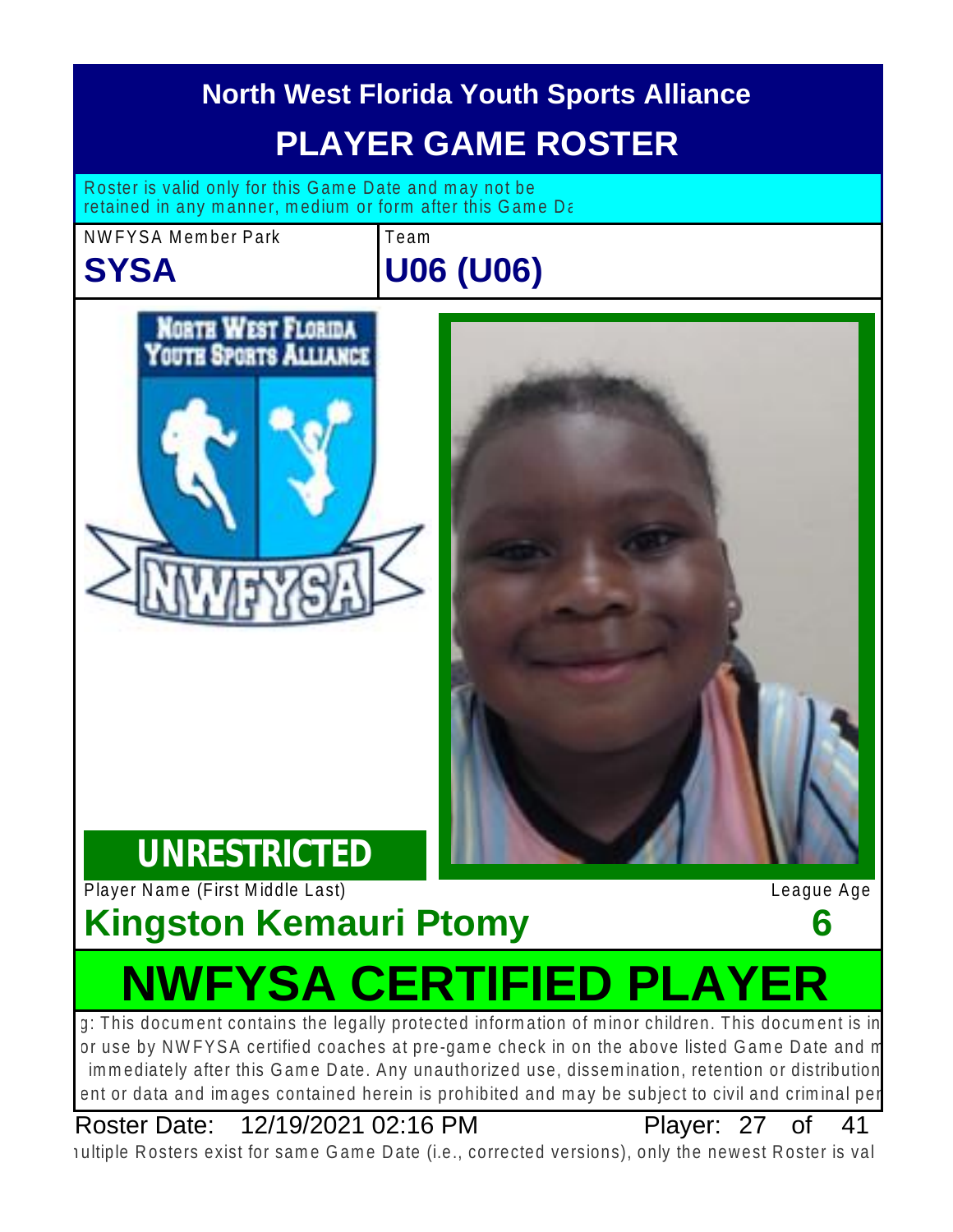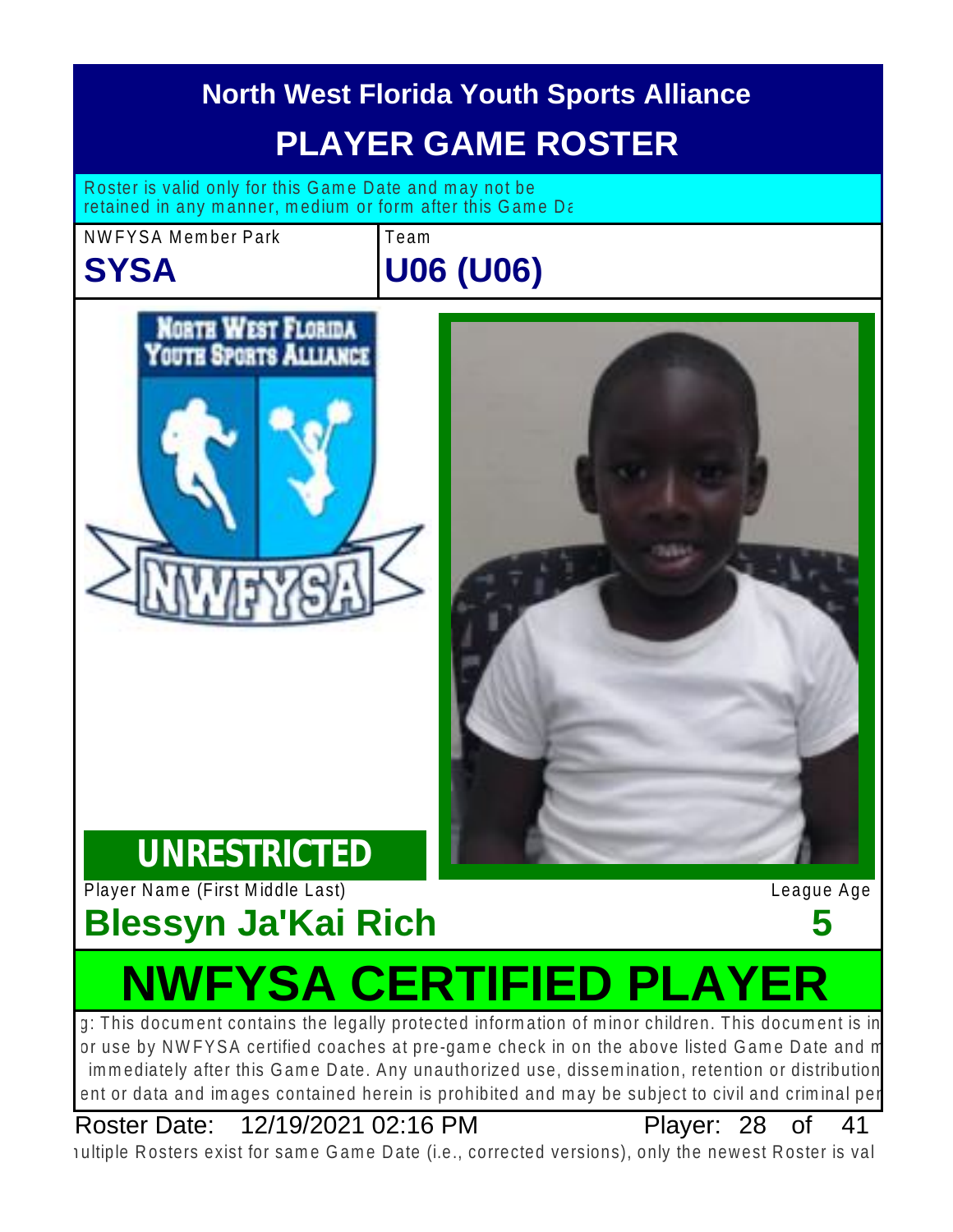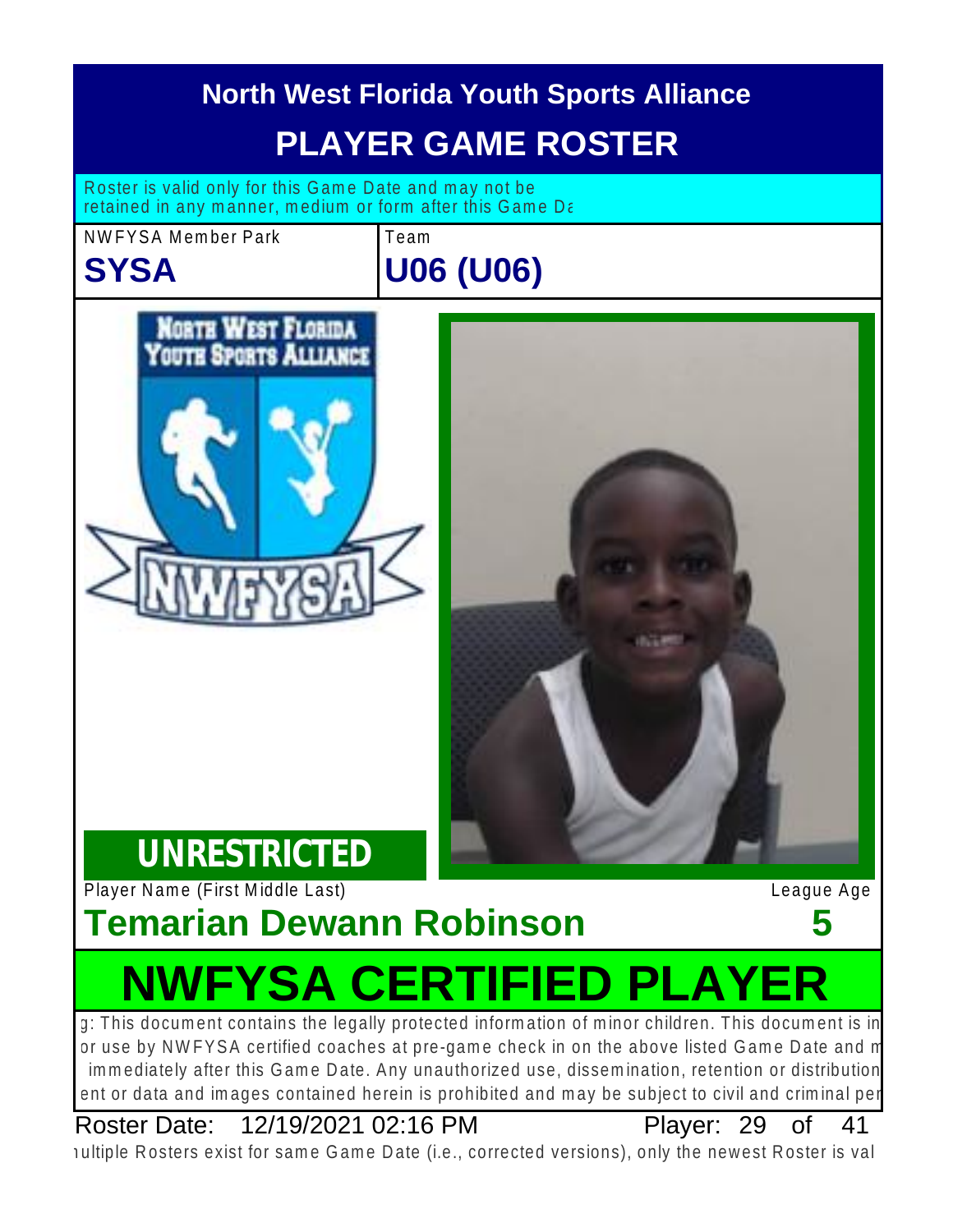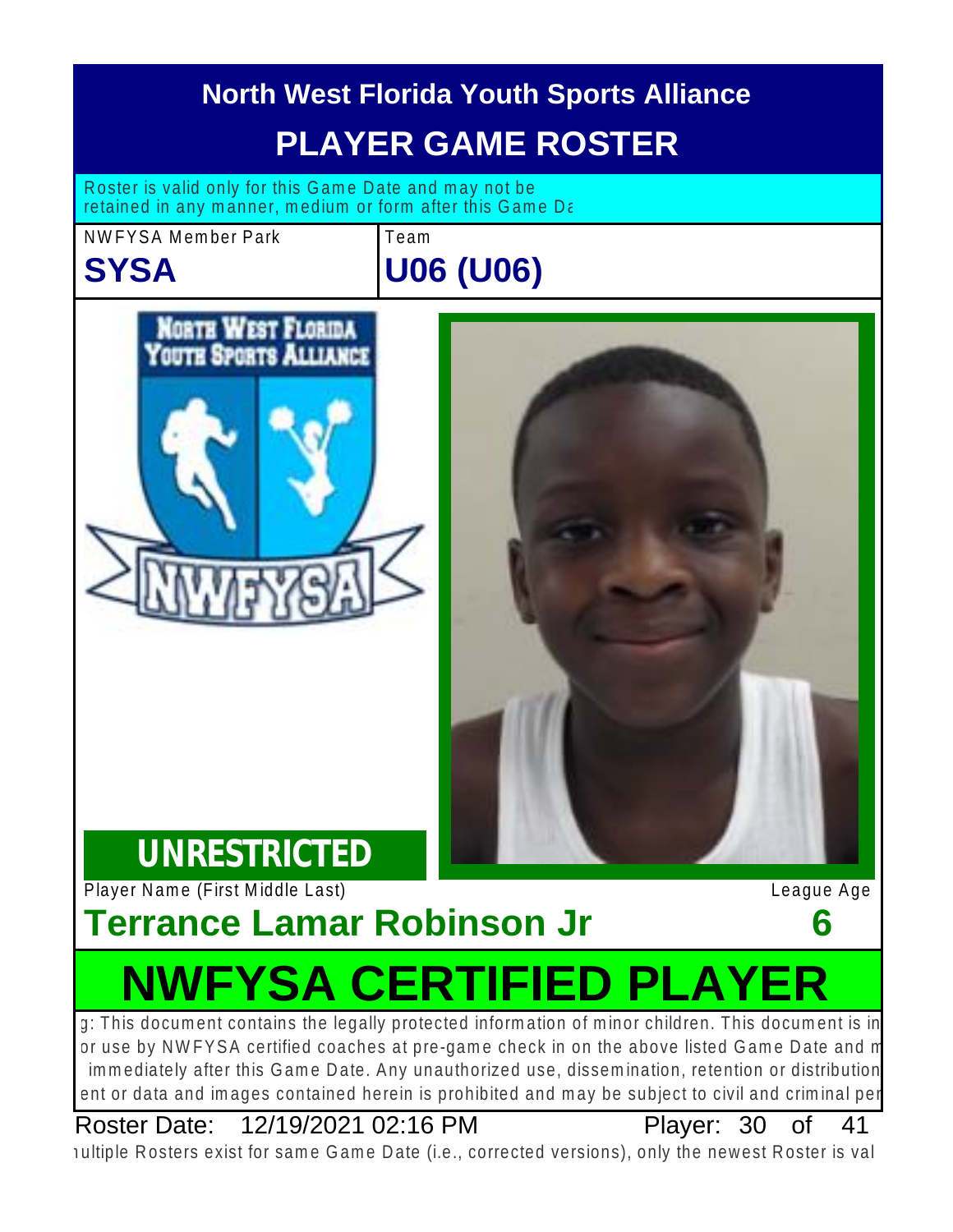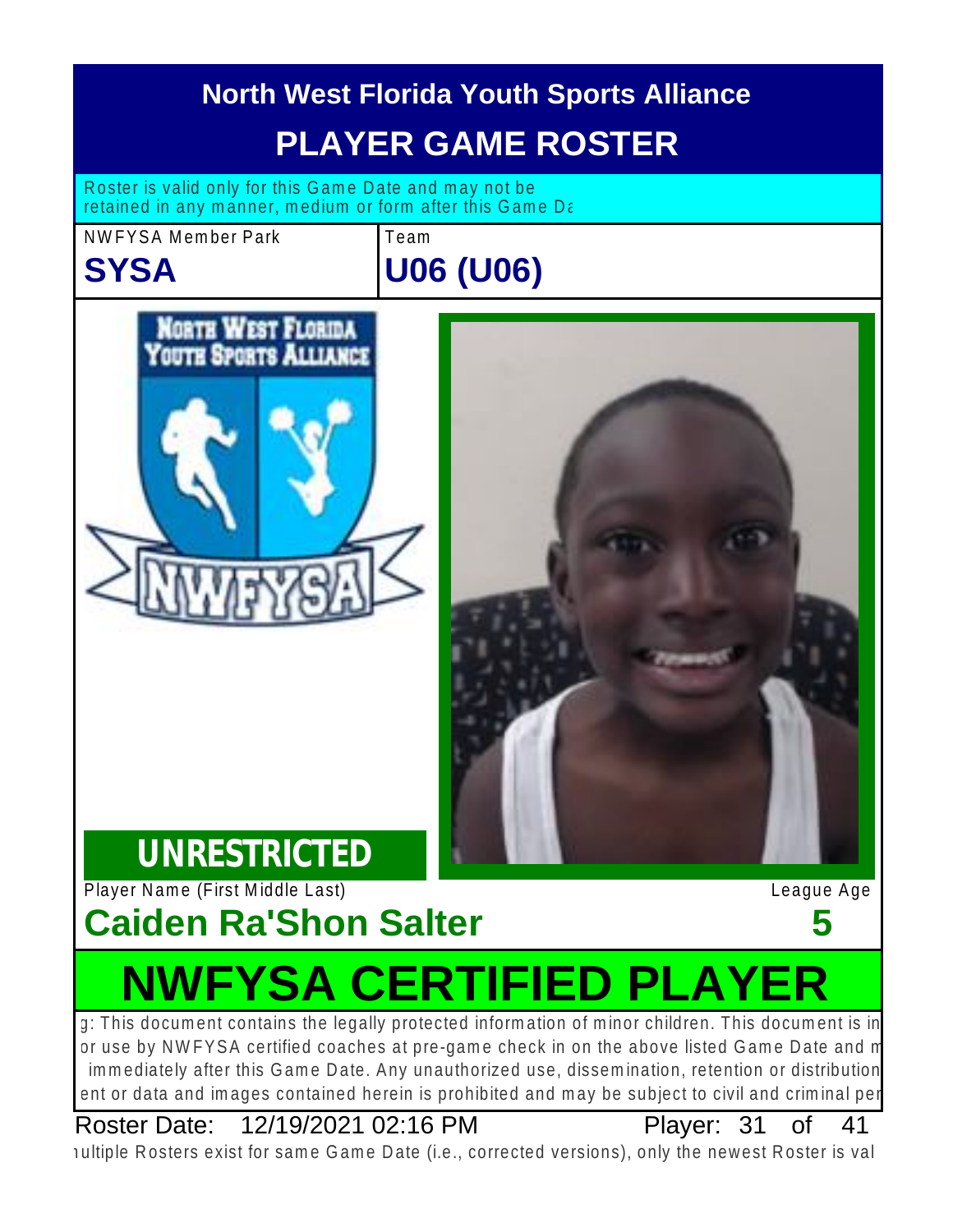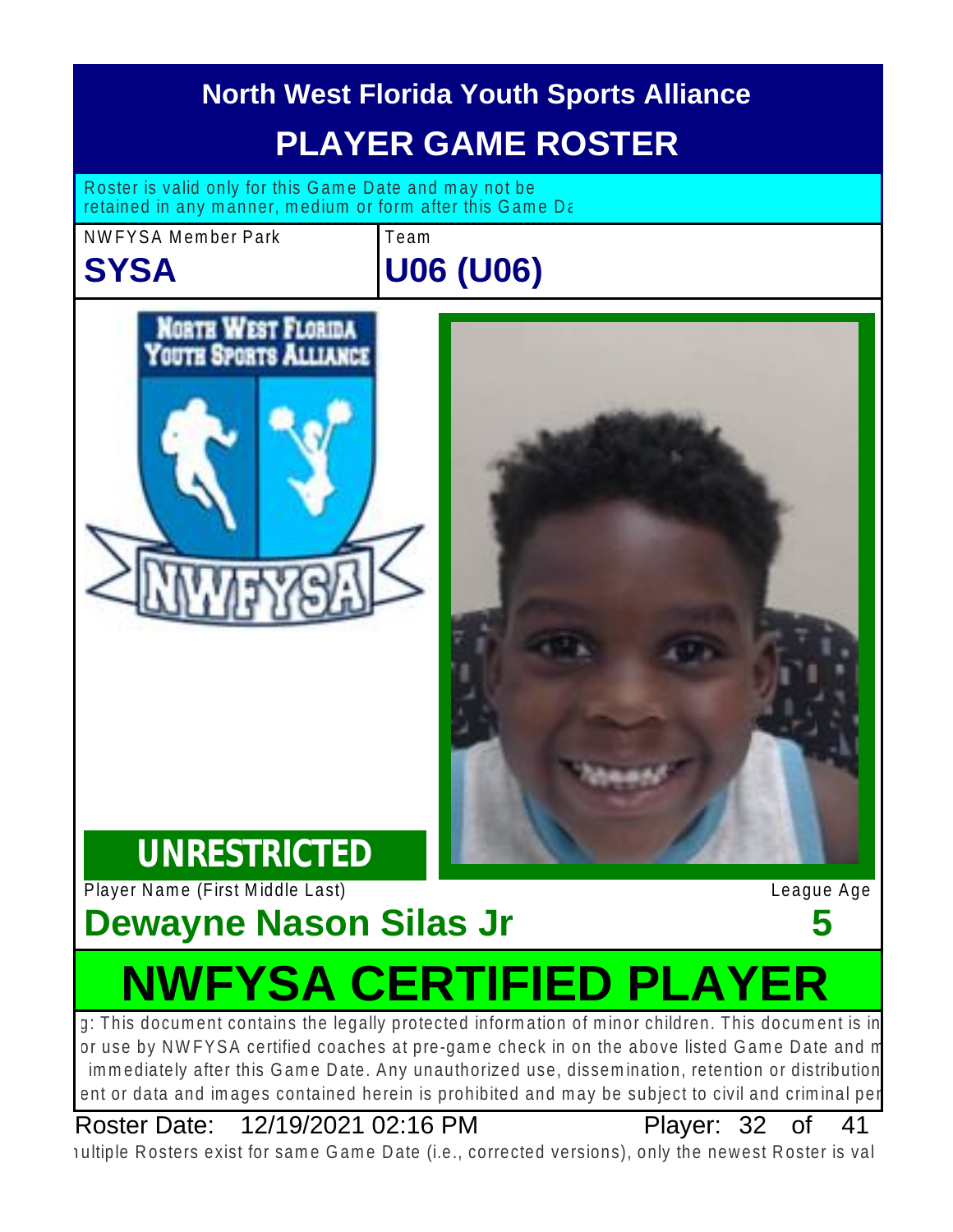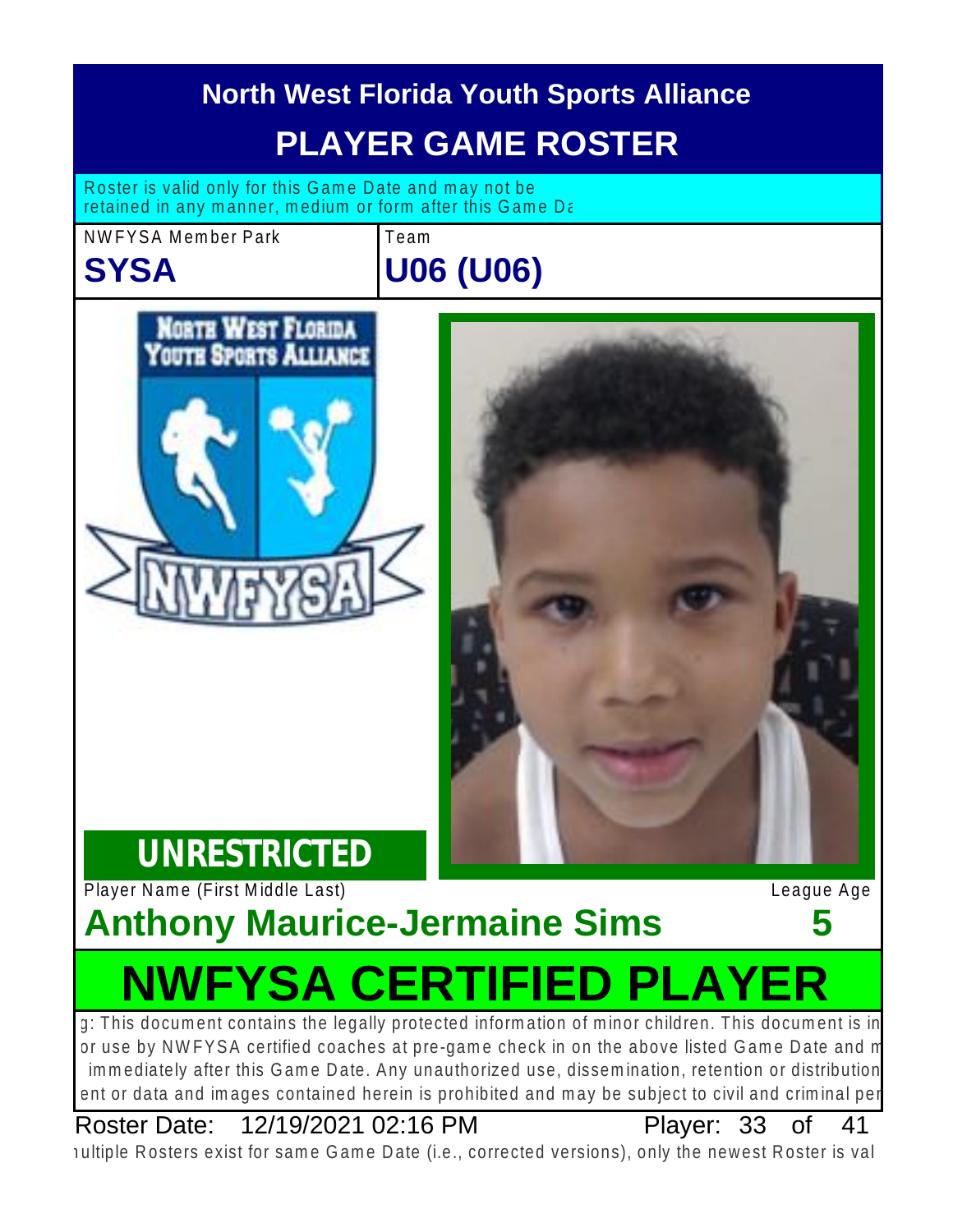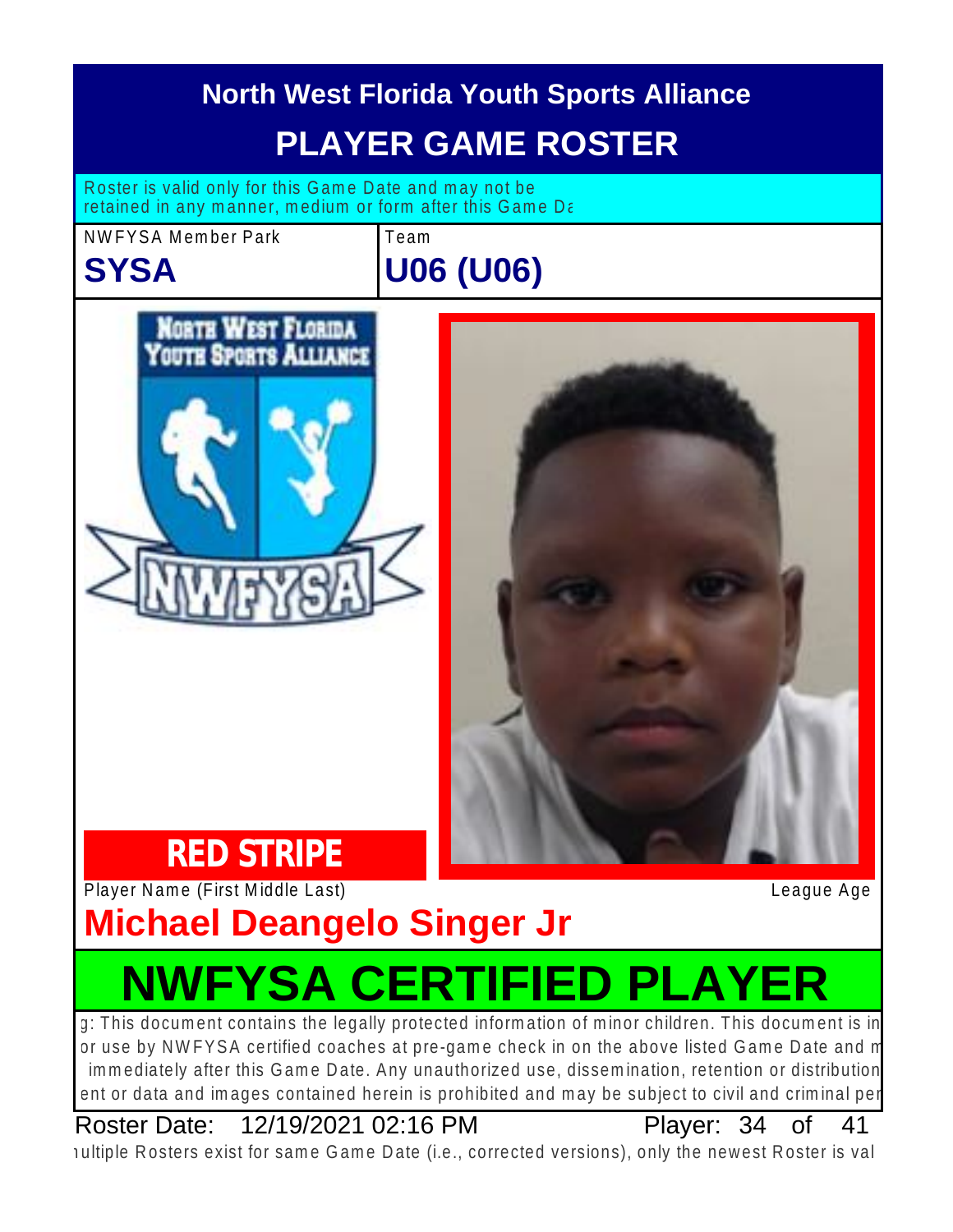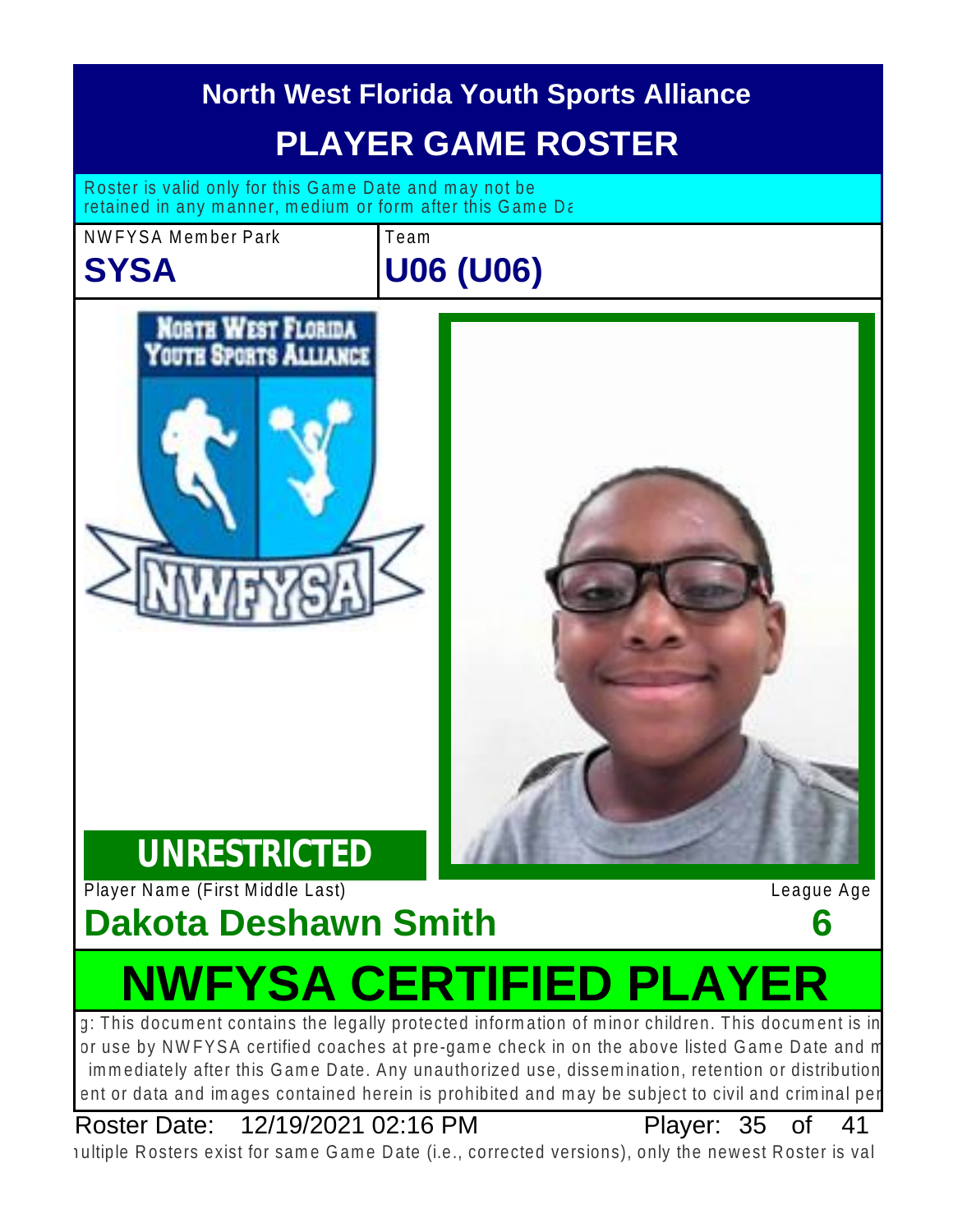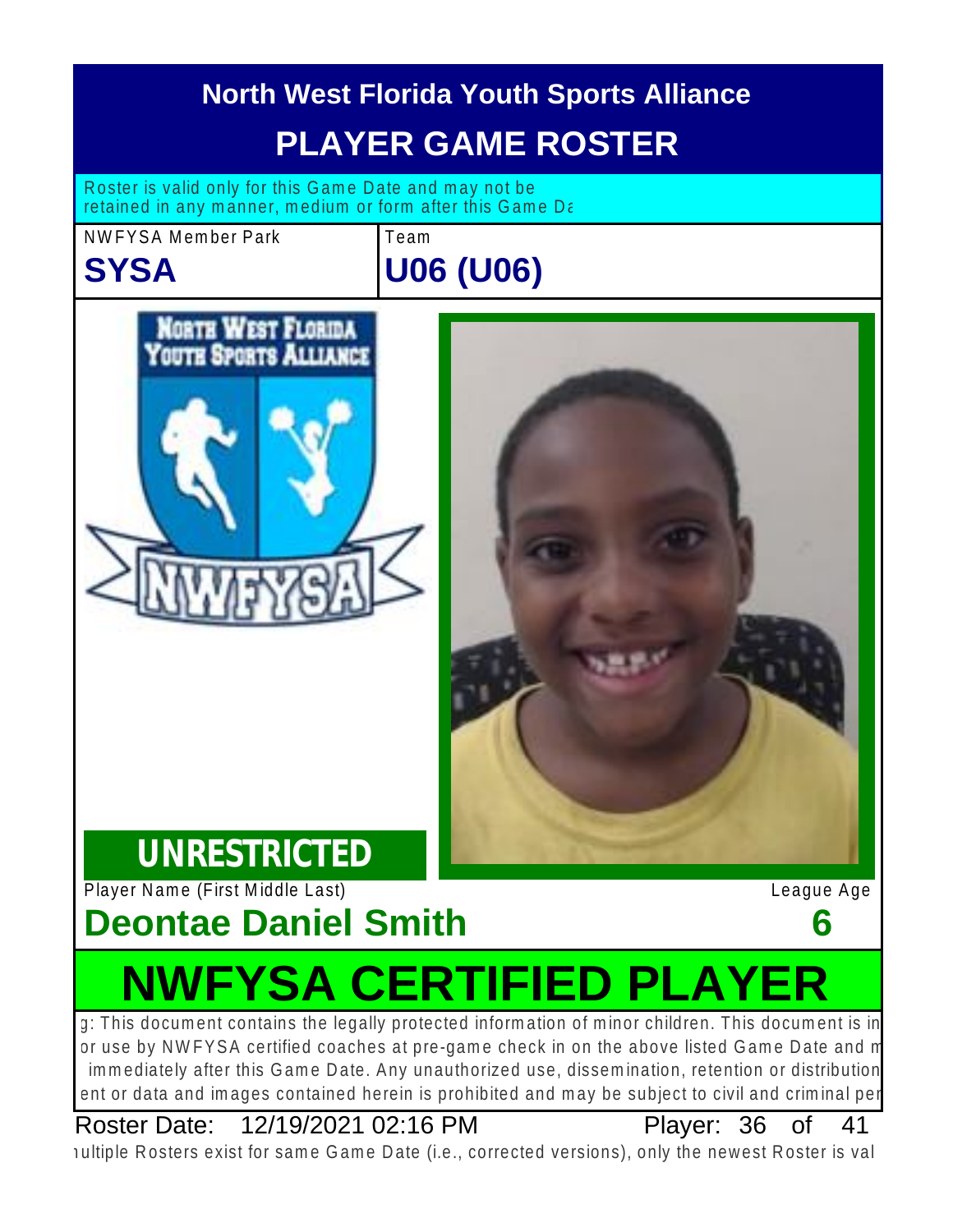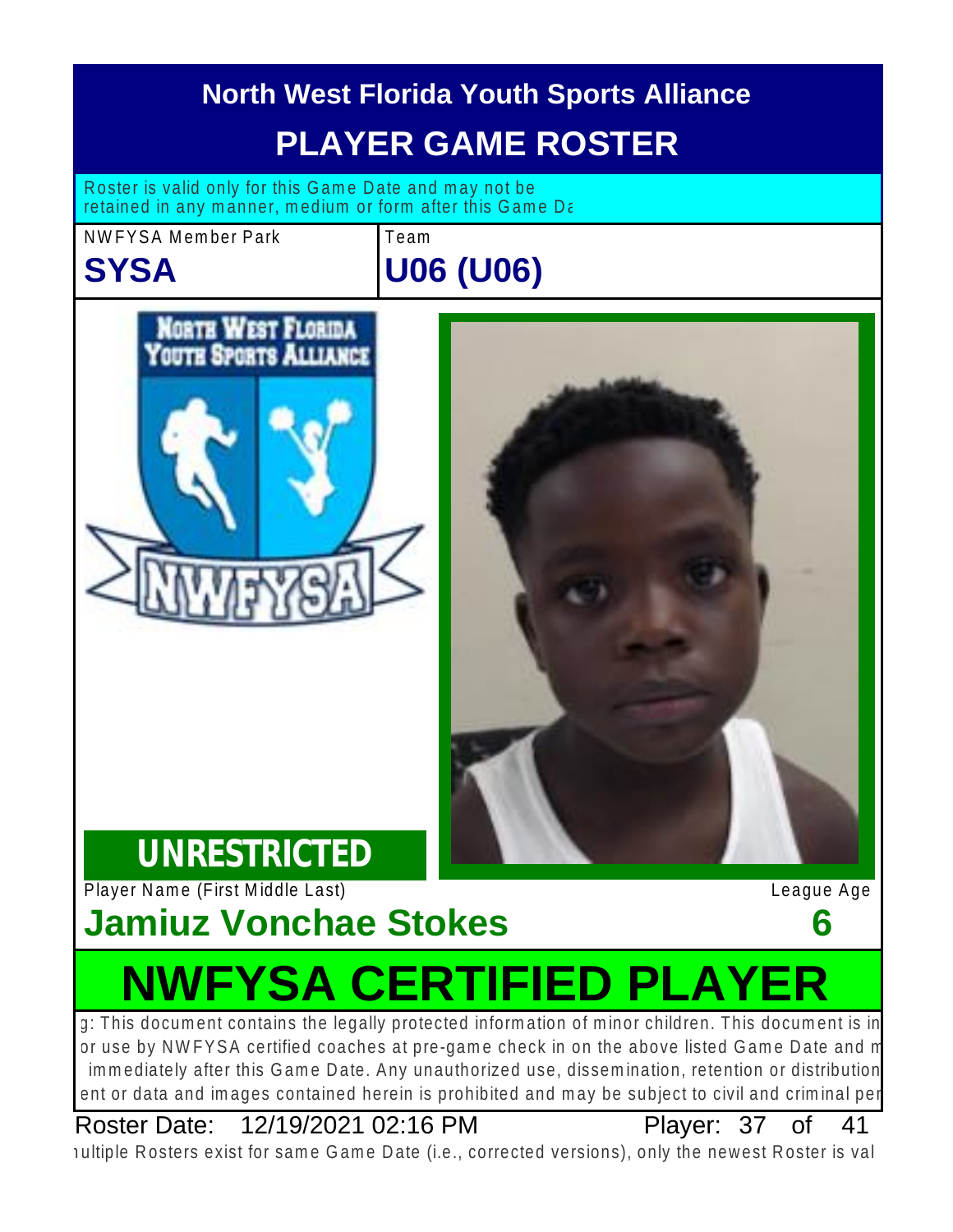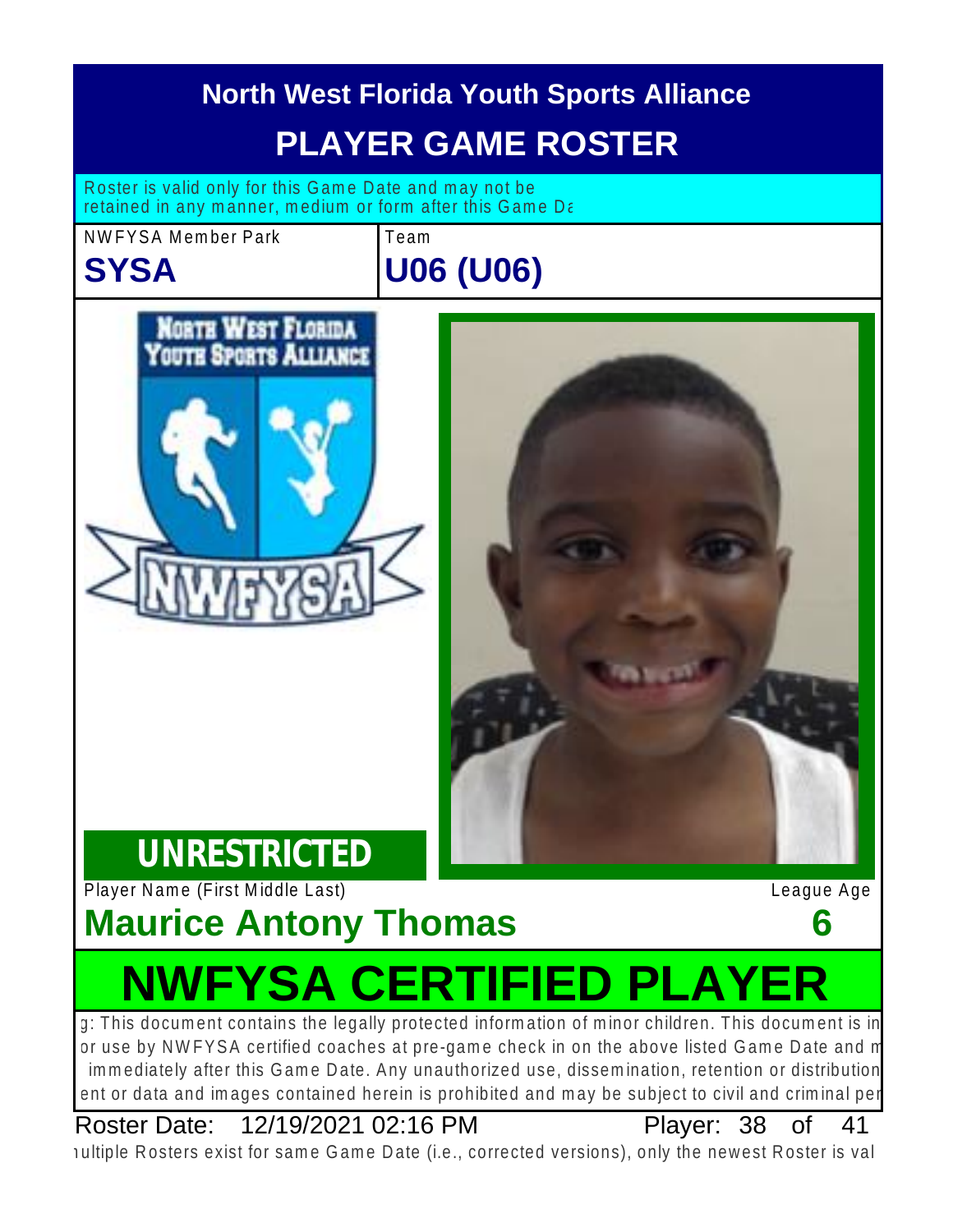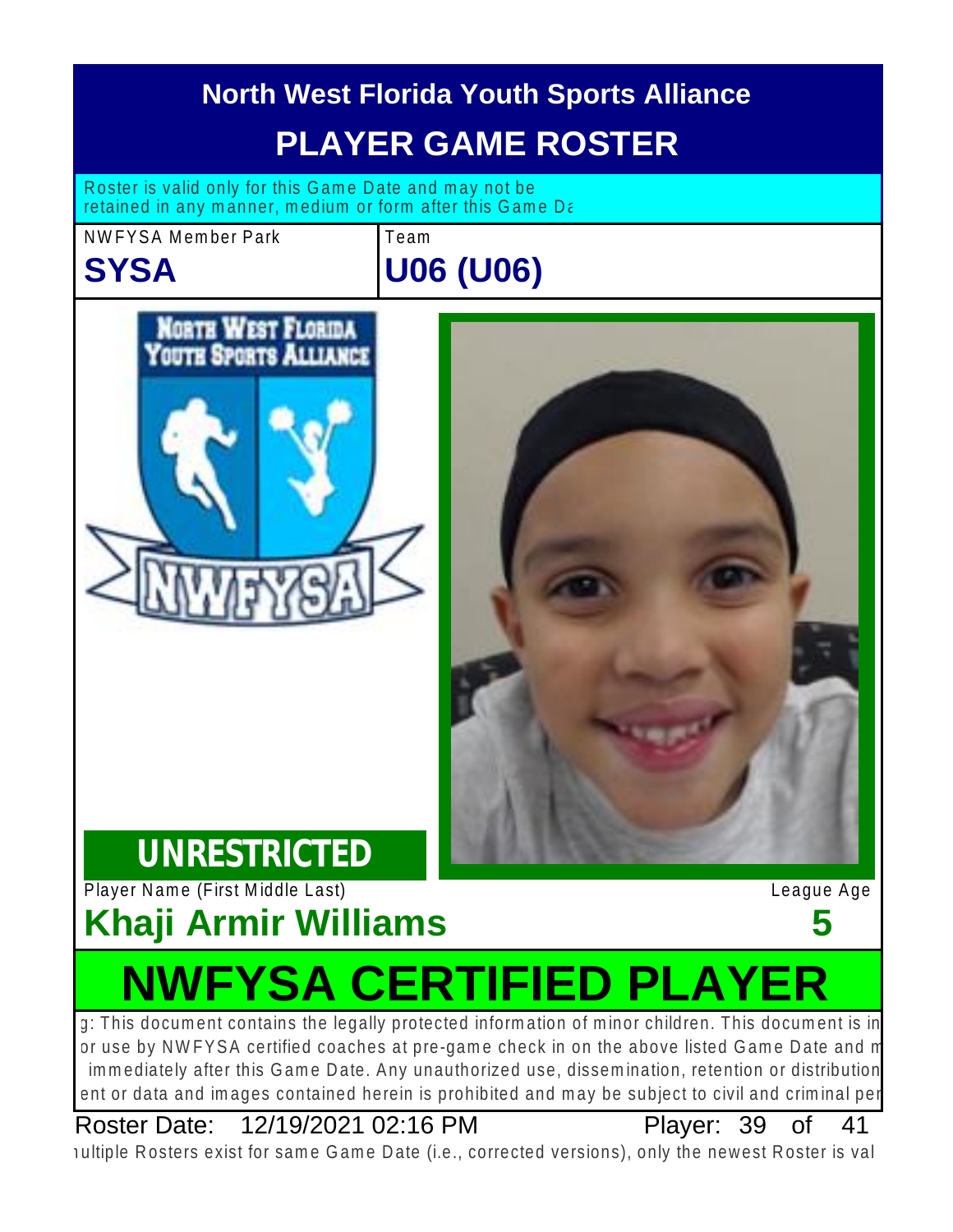

nultiple Rosters exist for same Game Date (i.e., corrected versions), only the newest Roster is val